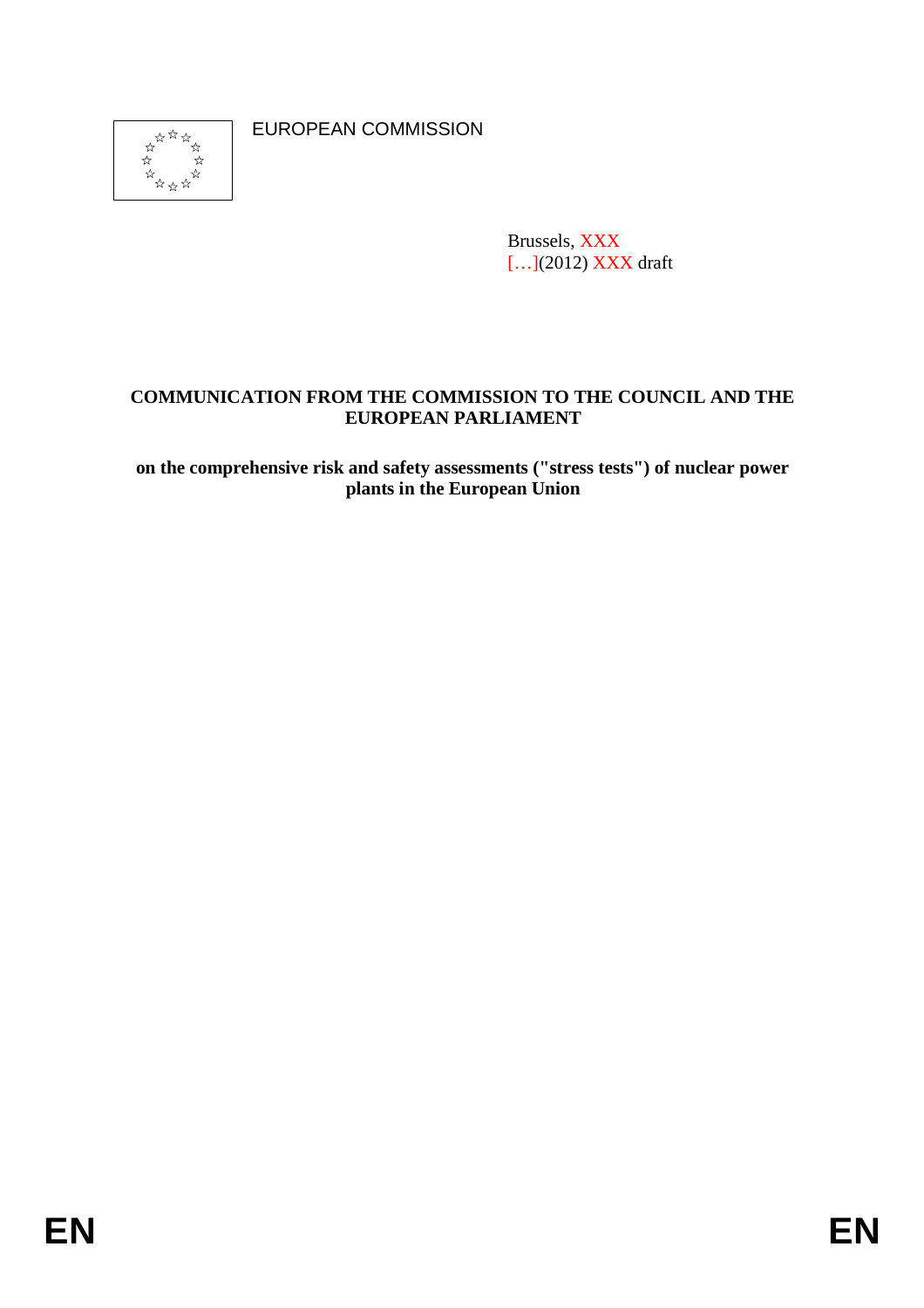### **COMMUNICATION FROM THE COMMISSION TO THE COUNCIL AND THE EUROPEAN PARLIAMENT**

#### **on the comprehensive risk and safety assessments ("stress tests") of nuclear power plants in the European Union**

#### **1. INTRODUCTION**

There are currently 134 nuclear reactors in operation in the EU, grouped on 68 sites. EU citizens must therefore be confident that Europe's nuclear industry is safe. This requires continuous improvements of the EU nuclear safety and security framework making it the most effective in the world, based on the highest safety standards.

The challenges which nuclear safety and its governance face were highlighted in the accident at the Fukushima reactors in Japan following the earthquake and the tsunami in March 2011. This event demonstrated that nuclear reactors must be protected even against accidents which have been assessed as highly improbable. Events at Fukushima revealed well-known and recurring issues: *faulty design, insufficient backup systems, human error, inadequate contingency plans,* and *poor communications*. The EU must learn the lessons of Fukushima to further reduce the risk of nuclear incidents in Europe.

The Fukushima accident resulted in unprecedented efforts to review the safety of nuclear installations in Europe and worldwide. Initiatives were taken at national, regional and international level.

In the EU, the European Council, in March  $2011<sup>1</sup>$  concluded that "the safety of all EU nuclear plants should be reviewed, on the basis of a comprehensive and transparent risk and safety assessment ("stress tests"); the European Nuclear Safety Regulatory Group (ENSREG) and the Commission are invited to develop as soon as possible the scope and modalities of these tests in a coordinated framework in the light of lessons learned from the accident in Japan and with the full involvement of Member States, making full use of available expertise (notably from the Western European Nuclear Regulators Association); the assessments will be conducted by independent national authorities and through peer review; their outcome and any necessary subsequent measures that will be taken should be shared with the Commission and within the ENSREG and should be made public." In addition, the European Council asked the Commission to invite EU neighbouring countries to take part in the stress test process, to "review the existing legal and regulatory framework for the safety of nuclear installations" and to "propose by the end of 2011 any improvements that may be necessary".

This Communication presents the response to the European Council's mandate and highlights the Commission's conclusions and recommendations based on the stress tests. It also considers the international dimension of nuclear safety and security and outlines how the nuclear safety framework in the EU can be improved, underlining the dynamic nature of nuclear safety: enhancing nuclear safety is not a one off exercise, it must be continually reviewed and updated. Above all, it brings together all the strands of the review exercise with a view to developing legislative, non-

EUCO  $10/11$  (paragraph 31).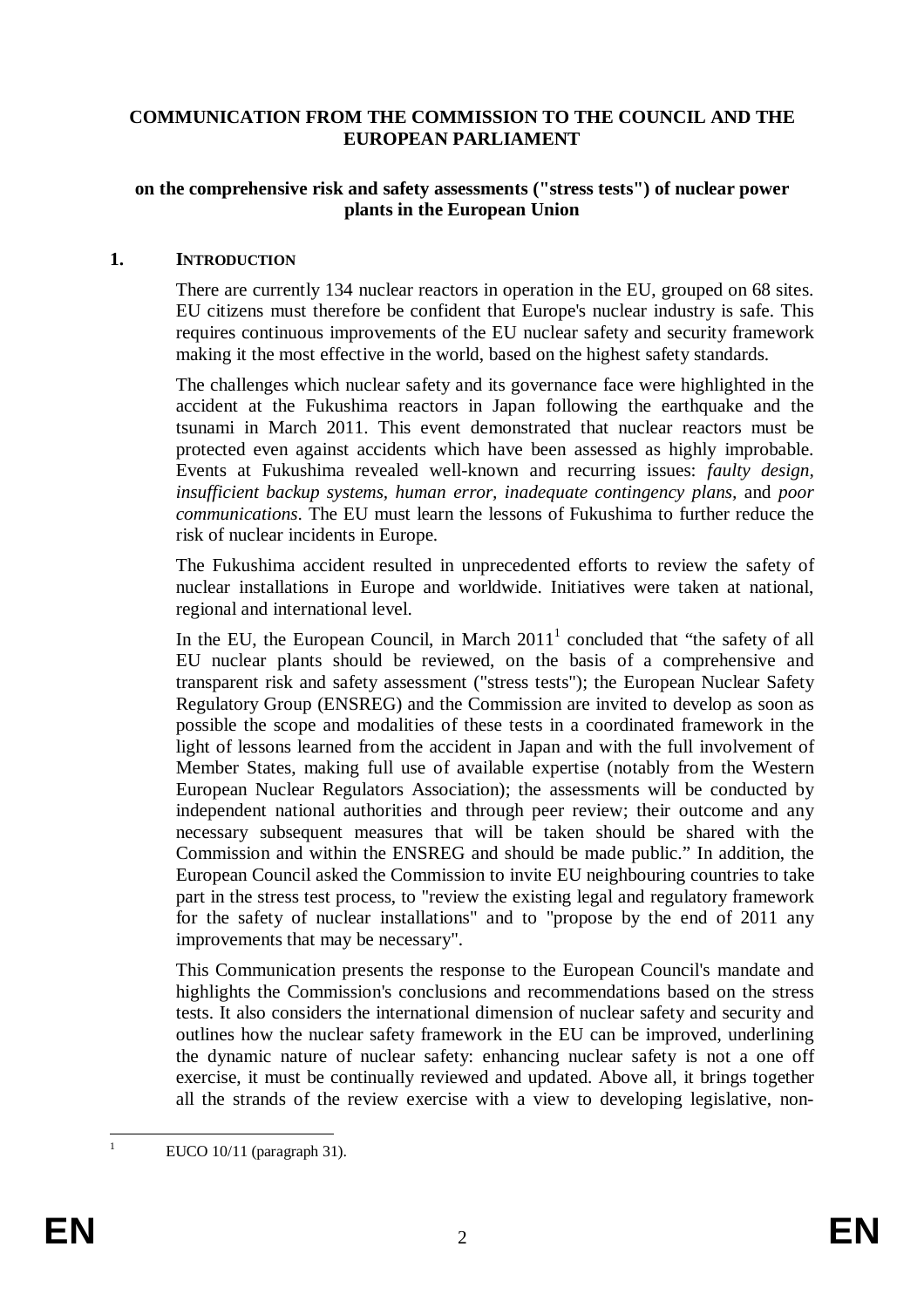legislative and project proposals. All these measures seek to improve the safety of the plants and related governance at EU and national level, and to promotee EU values for nuclear safety and security in the international context.

Details on the technical findings and the stress test methodology are presented in the accompanying Commission Staff Working Document.

#### **2. THE PROCESS, KEY FINDINGS AND IMMEDIATE FOLLOW-UP TO THE RISK AND SAFETY ASSESSMENTS**

#### **2.1. An unprecedented review of nuclear safety and security**

In response to the Fukushima accident and the subsequent mandate given by the European Council to the Commission, many layers of activities ran in parallel. These are presented briefly below:

#### The safety assessments lead by ENSREG

All fourteen EU Member States that operate nuclear power plants<sup>2</sup> plus Lithuania<sup>3</sup> participated in these assessments on a voluntary basis. The 134 nuclear reactors in operation in the EU are based on different technologies and types, but are mainly Pressurised Water Reactors (PWR), Boiling Water Reactors (BWR) or gas cooled reactors. Peer review teams mainly composed of experts from the Member States visited 24 sites out of the total of 68, taking into account the type of reactor as well as the geographical location. Teams visits to selected sites in each country were organized in order to firm up the implementation of the stress tests, without encroaching on the responsibilities of national authorities in the area of nuclear safety inspections, which organised inspections of each operating nuclear power plant (NPP) in the EU after the Fukushima accident. Information on each NPP can be found in the accompanying Commission Staff Working Document as well as its references to information made available by plant operators, the national regulators or ENSREG as a whole (see also table in annex).

Following the presentation of the Commission Interim Report<sup>4</sup>, an extensive EU wide peer review process was carried out from January to April 2012. It produced an overview report by the ENSREG Peer Review Board, endorsed by ENSREG, and seventeen individual national reports<sup>5</sup> with detailed recommendations. In July, ENSREG agreed on an Action Plan to follow up the implementation of the peer review recommendations.

#### • Work on nuclear security by the Council (Ad Hoc Group on Nuclear Security, AHGNS)

In order to deal with matters related to the security of nuclear power plants, a new *ad hoc* group was set up in the Council. The group met regularly since September 2011, chaired by the Polish and Danish Presidencies. It comprised security experts from the

<sup>&</sup>lt;sup>2</sup> Belgium, Bulgaria, Czech Republic, Finland, France, Germany, Hungary, Netherlands, Romania, Slovak Republic, Slovenia, Spain, Sweden, United Kingdom.

 $\frac{3}{4}$  Where the Ignalina NPP is being decommissioned.

COM 784 final, 24.11.2011.

<sup>5</sup> 14 Member States operating nuclear power plants (Belgium, Bulgaria, Czech Republic, Finland, France, Germany, Hungary, Netherlands, Romania, Slovak Republic, Slovenia, Spain, Sweden, United Kingdom), Lithuania (where the Ignalina units are being decommissioned under operating licenses) and Switzerland and Ukraine as EU neighbouring countries.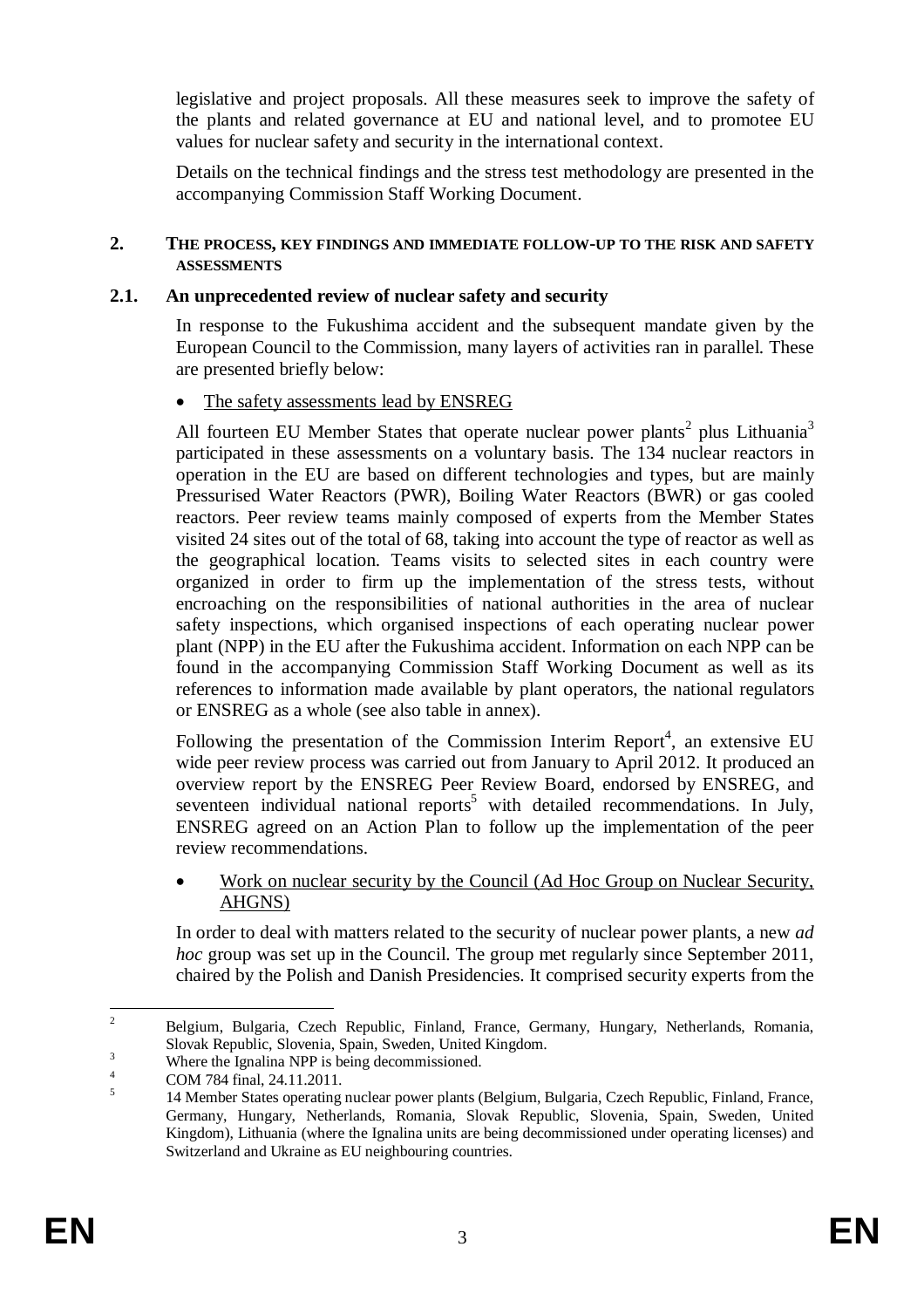Member States with the Commission closely associated. In contrast to the ENSREG safety assessments, the AHGNS did not look at individual installations but assessed the state of nuclear security in the EU as a whole, by looking at methodology for the evaluation and protection of nuclear power plants including preventive measures.

The AHGNS encouraged the exchange of existing practices and identified possible methodological improvements, making mainly use of good practices in the existing International Atomic Energy Agency (IAEA) guidance. It concluded its work in May 2012.

Involvement of EU neighbouring countries in the process

Switzerland, Ukraine and Croatia participated fully in the EU stress tests and the peer review process, while other neighbouring countries (e.g. Turkey<sup>6</sup>, Belarus and Armenia<sup>7</sup>) that agreed to work on the basis of the same methodology, are working within different timetables. The Russian Federation also carried out re-assessments and identified improvement measures at its NPPs, using its own methodology . Switzerland is fully committed to follow up the recommendations of the stress tests, while Ukraine has included the stress tests finding in the modernisation programme of its nuclear power plants. The Commission appreciates these efforts to converge with the EU's approach in this field.

Commission assessment of the institutional and legal framework

Beyond the review of the safety of the plants, the Commission has assessed the institutional architecture and legal framework for nuclear safety in Europe, taking into account the IAEA Action Plan<sup>8</sup> and the outcome of international discussions on the Convention on Nuclear Safety. It has identified gaps and best practices that can be addressed or included within EU legislation, extended collaboration among Member States or in the implementation of existing EU programmes.

Effects of airplane crashes

Events that could affect both the safety and the security of nuclear power plants, like aircraft crashes, have been considered within this review exercise. The effects of airplane crashes on the safety of nuclear power plants are covered in the ENSREG stress tests specification. On security, the AHGNS report identifies good practices to be followed by Member States on the prevention of malevolent aircraft crashes.

The Commission has organised a seminar *"Safety of Nuclear Power Plants against Aircraft Impacts"* on 25 September 2012 aimed at upgrading plant safety and exploring alternative protection methods. Participation included Member States safety regulatory authorities as well as contributions from USA and Japanese experts. Invited experts considered the characteristics of existing plants and new designs separately.

## Off-site emergency preparedness

During the peer review phase of the safety stress tests some NGOs requested to extend the scope of the stress tests to off-site emergency preparedness. In the EU, 47 nuclear power plants with 111 reactors have more than 100 000 inhabitants living

<sup>6</sup> Stress test report submitted to the Commission in May 2012.

<sup>7</sup> Financial and technical assistance from the EU Instrument for Nuclear Safety Cooperation. A report is expected by early 2013.

<sup>8</sup> http://www.iaea.org/newscenter/focus/actionplan/reports/actionplanns130911.pdf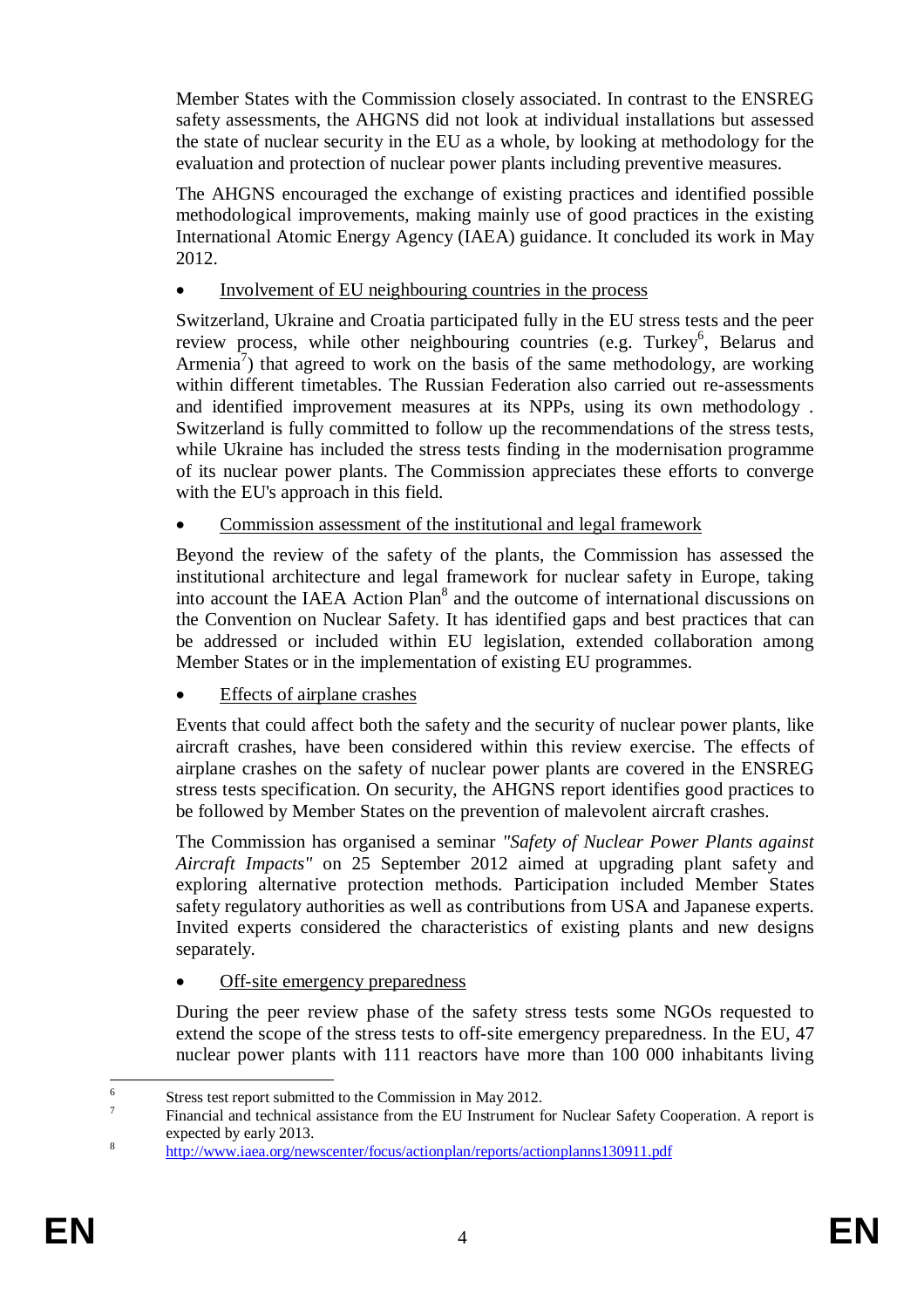within a circle of 30 km. This demonstrates that off site preventive measures are of primary importance. The responsibility for such measures is shared by several national, regional and local authorities. The Commission, with ENSREG support, is launching a study aiming at drawing a picture of current arrangements, focussing on cross border regions in the EU and at making recommendations as necessary. Results are expected by the end of 2013.

Cooperation in the framework of international organisations

The Contracting Parties to the Convention on Nuclear Safety held an Extraordinary Meeting in August 2012 to review its effectiveness and continued suitability. The Commission prepared a report on behalf of the Euratom Community<sup>9</sup> and has been mandated by the Council to negotiate improvements to the Convention as well as amendment proposals tabled by other Contracting Parties.

## **2.2. Findings from the safety assessments and from the institutional and legal review**

The findings are described in detail in the Commission Staff Working Document accompanying this Communication. Key considerations for each topic are summarised in the following paragraphs.

## *2.2.1. Findings on safety measures in existing NPPs*

On the basis of the stress test results practically all NPPs need to undergo safety improvements, as hundreds of technical upgrade measures have been identified. Following the accidents at Three Mile Island and Chernobyl, measures to protect nuclear plants were globally agreed. The stress tests demonstrated that even today, decades later, the implementation of those measures is still pending in some Member States.

Table 1 provides an overview of the findings and the sites visited by the peer review teams, with additional details in the Staff Working Document.

## **Examples of significant findings:**

In 4 reactors (located in two different countries), there is less than 1 hour available to operators to restore the safety functions in case of loss of all electrical power and/or ultimate heat sink.

In 10 reactors, on-site seismic instrumentation is not installed yet.

4 countries currently operate additional safety systems fully independent from the normal safety systems, located in areas well protected against external events (e.g. bunkered systems or hardened core of safety systems). A fifth country is considering this option.

Mobile equipment, especially diesel generators needed in case of total loss of power, external events or severe accident situations, are already available in 7 countries, and will be installed in most of the others.

[ *Further text will be added here to take into account the findings on safety in the case of airplane crashes, following the seminar organised by the Commission that will take place on 25 September* ]

C(2012) 3196 final, 10.5.2012.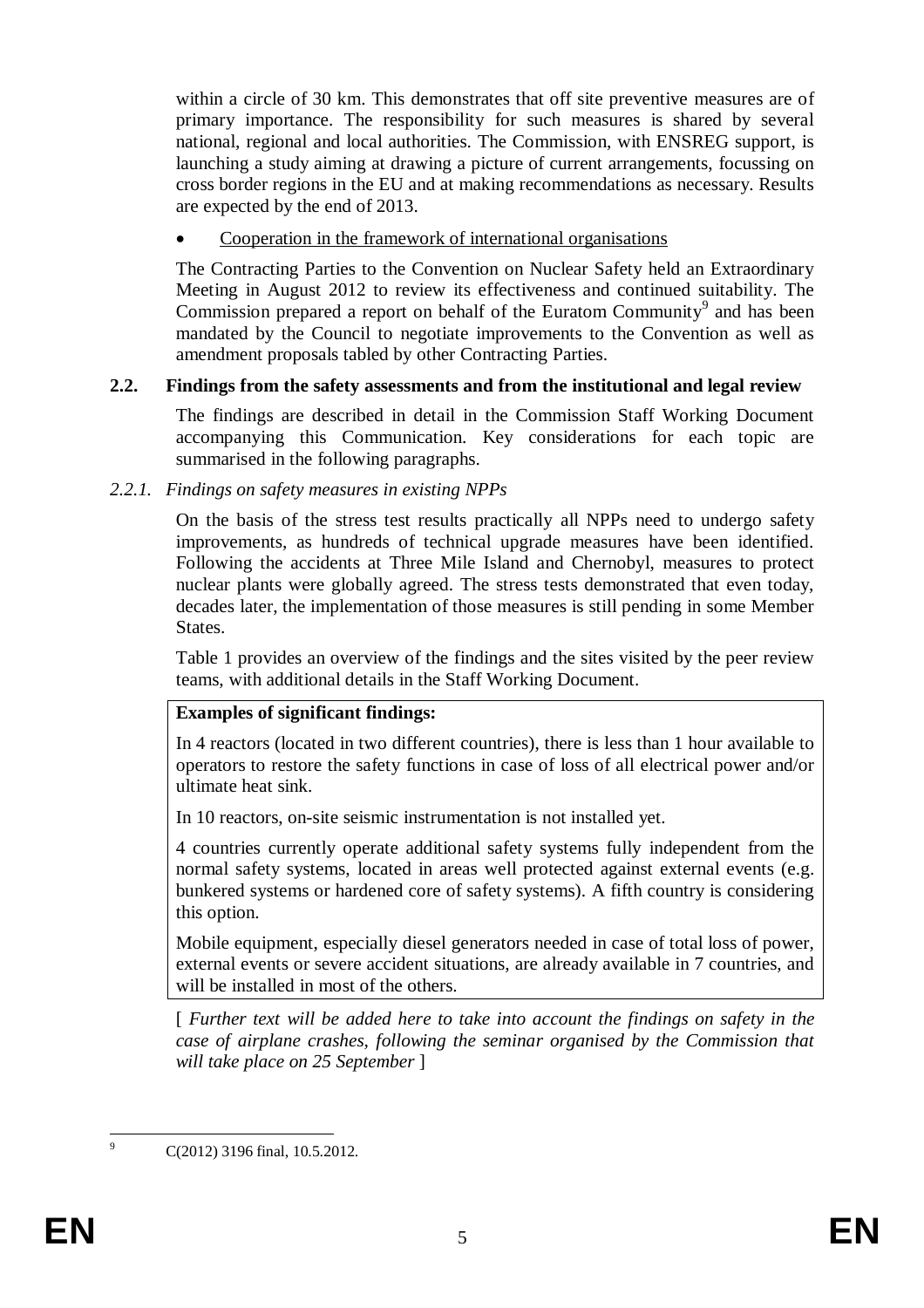## *2.2.2. Findings on safety procedures and frameworks*

The stress tests highlighted best practices as well as shortcomings in Member States. These are detailed in the Staff Working Document. The following key issues have emerged from the stress tests and from other reports on the Fukushima investigations $^{10}$ :

- **There is a lack of consistency with respect to assessing and managing external hazards to plant safety.** For example, the International Atomic Energy Agency guidance for seismic loads or the guidelines for flooding are not implemented by all Member States (first ENSREG peer review Board recommendation, see 2.3.2.).
- **The scope and depth of the Probabilistic Safety Assessment** (PSA) used to characterise the safety of nuclear reactors differ significantly and in some Member States there is an urgent need to bring them up to accepted international standards.
- **Severe Accident Management Guidelines** (SAMG's) covering all types of situations have to be available in all NPPs. The stress tests have shown that SAMG's need to be updated and fully implemented as soon as possible in a number of Member States.
- **Improvements in safety culture are needed**. There are **gaps in ensuring comprehensive and transparent identification and management of key safety issues.** A glaring lesson from Fukushima is that the tsunami hazard was underestimated, mostly due to human, systemic and organisational factors.

# *2.2.3. Findings on the legal framework for safety and its implementation*

A number of weaknesses in the existing nuclear safety framework at the European and the Member States level have been identified.

- The key finding relates to **continuing differences between Member States resulting in the absence of a consistent approach to nuclear safety regulation.** There are no codified EU mechanisms to agree on technical standards and ways to conduct safety reviews. The Nuclear Safety Directive does not have any provisions to this end.
- The provisions covering **the independence of the national regulatory authorities and the means to ensure their effectiveness** are minimal and not necessarily sufficient for preventing situations where the regulatory responsibility is split between several entities or is included directly in Ministries (Economy, Environment, etc.). Moreover, the existing catalogue of regulatory competencies is not sufficiently explicit.
- **Transparency** is essential in ensuring that the best possible safety practices are used, as shown by the stress tests. However, the Nuclear Safety Directive contains only generic requirements on public information.
- The **monitoring and verification mechanisms at EU level** are limited to the peer review of the national nuclear safety framework (see point 3.2.4).

<sup>10</sup> "Investigation Committee on the Accident at Fukushima Nuclear Power Stations of Tokyo Electric Power Company", final report July 2012 (http://icanps. go.jp/) and "The Fukushima Nuclear Accident Independent Investigation Commission", final report July 2012 (http://www.naiic.jp/en/2012/)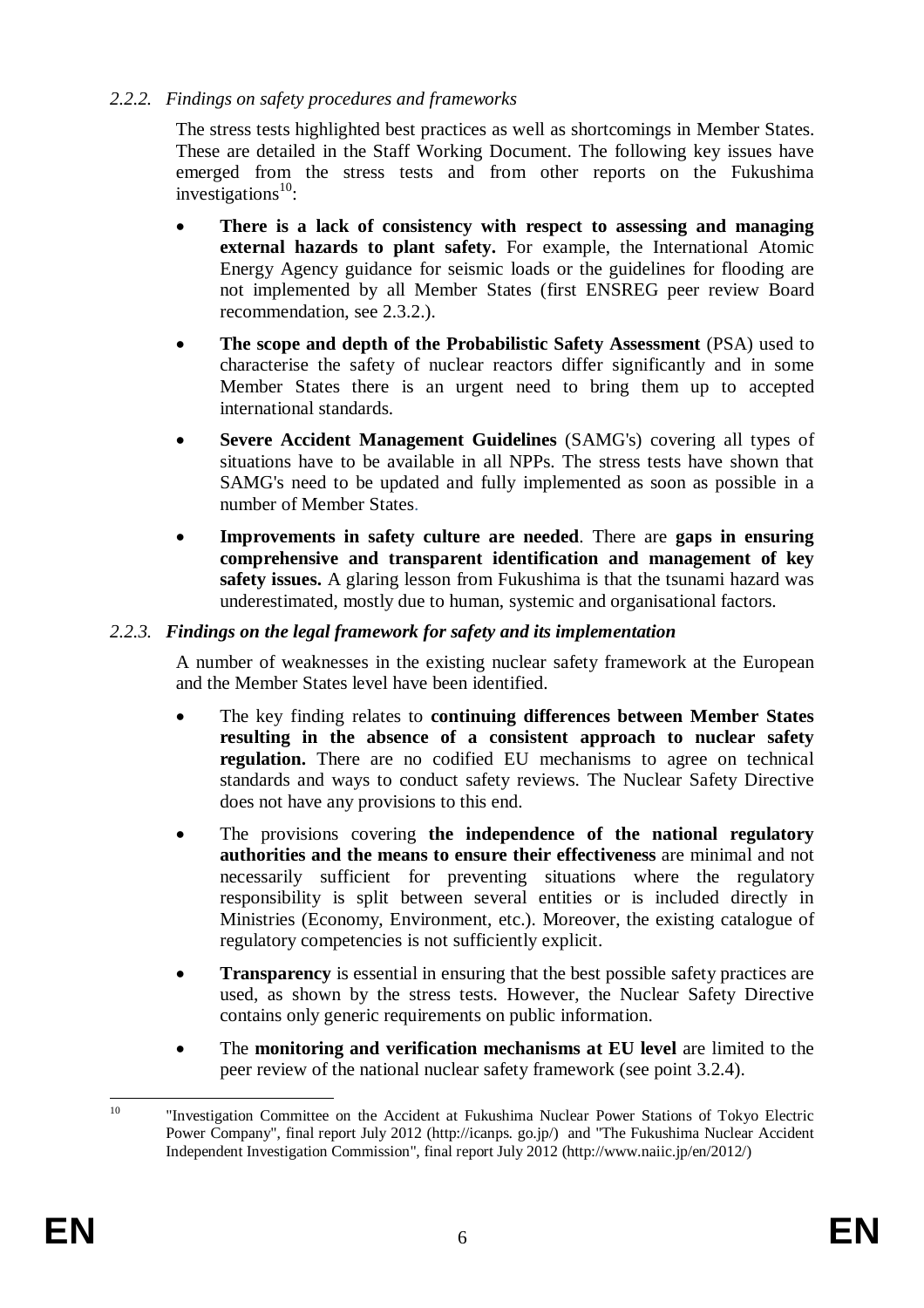#### **2.3. Key recommendations from the stress tests on safety**

#### *2.3.1. Recommendations on safety measures in existing NPPs*

The Staff Working Document provides an overview of the number of safety measures required in individual nuclear power plants.

#### Follow-up:

AllAll participating countries have begun to take operational steps to improve the safety of their plants. These measures include additional mobile equipment to prevent or mitigate severe accidents, the installation of hardened fixed equipment, and the improvement of severe accident management, together with appropriate staff training measures. The costs of additional safety improvements are estimated in the range from  $\epsilon$ 30 million to  $\epsilon$ 200 million per reactor unit. Thus, the total costs for the 134 reactors operating in the EU could be in the order of  $\epsilon$ 10–25 billion for all NPP units in the EU over the coming years. These figures are based on the estimates published by the French nuclear safety authority (covering more than one third of the reactors in the EU) and are subject to confirmation in the national actions plans.

In line with a Joint Declaration issued by the Commission and ENSREG on 25 April  $2012<sup>11</sup>$ , ENSREG agreed an Action Plan in July, which aims at ensuring that the recommendations from the peer review process are implemented in a consistent and transparent manner. This must be a priority for all affected Member States. In view of the high number of recommended improvements, methods and criteria need to be developed and applied to judge the importance of different measures, to prioritise and allocate funding to those areas which bring the greatest safety benefits.

At the same time, the assessment carried out on plants being constructed considered the likelyhood for new reactor designs to be strongly affected by all of these safety upgrading measures as rather low. Therefore, large increases in the investment costs for new nuclear generation capacity in Europe are unlikely if the best available technologies are chosen.

#### *2.3.2. Recommendations on procedures and frameworks*

Regarding safety, the ENSREG peer review Board report identified four main areas for further improvement across Europe:

- **European guidance should be developed on the assessment of natural hazards, including earthquake, flooding and extreme weather conditions, and safety margins, in order to increase consistency between Member States**. The Western European Nuclear Regulators' Association (WENRA), involving the best available expertise from Europe (linked with the first finding under 2.2.2.) would be well placed to carry out this task.
- **Periodic Safety Review (PSR) of each NPP should be carried out at least every 10 years**, to maintain and improve the safety and robustness of plants and revaluate the natural hazards to which plants may be subject to.

11

http://www.ensreg.eu/sites/default/files/EC%20ENSREG%20Joint%20Statement%2026%20A pril%202012%20-Final%20to%20publish.pdf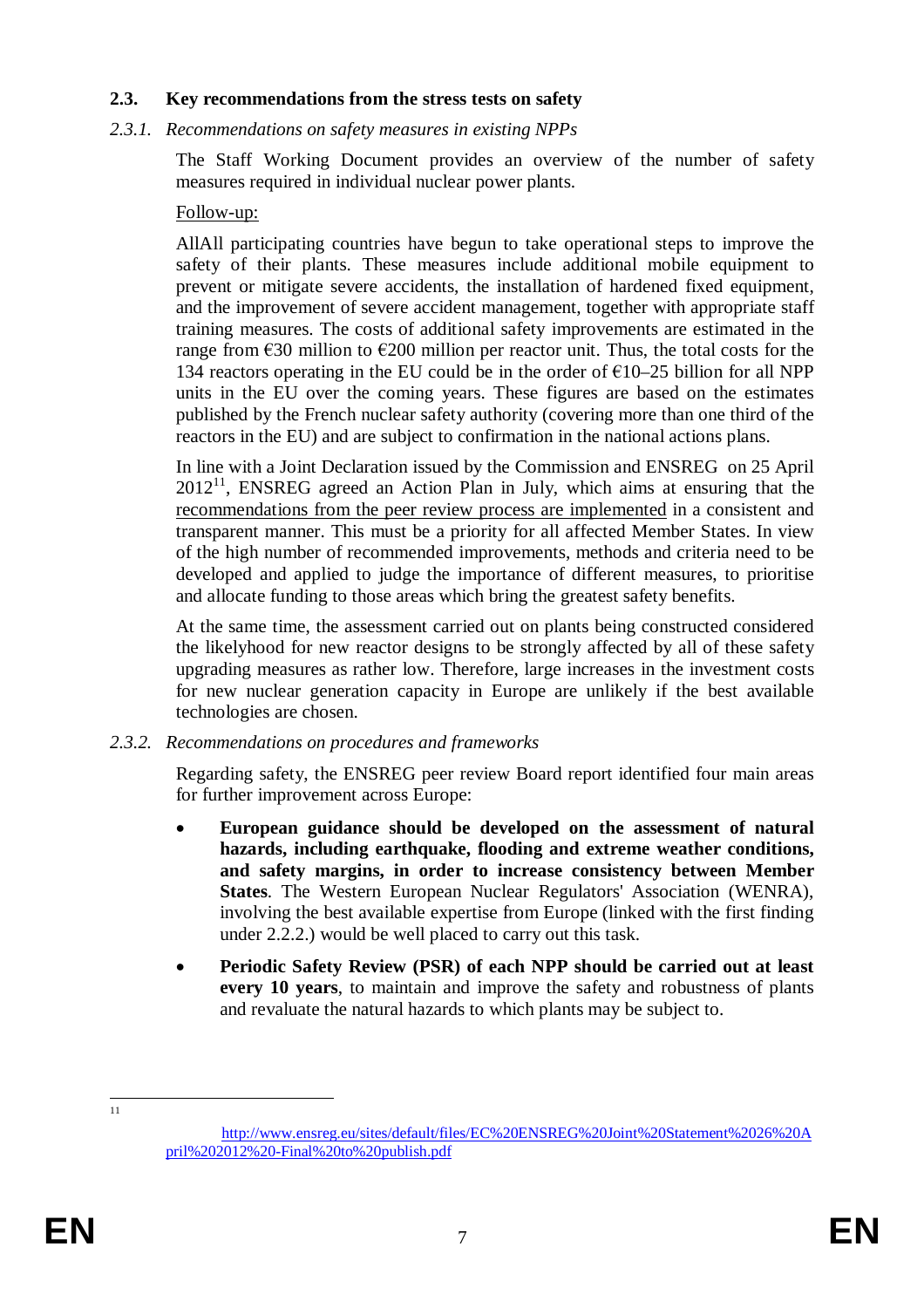- **Recognised measures** to protect containment integrity as the last barrier to protect people and the environment against radioactive releases must be implemented.
- **Accidents resulting from natural hazards should be prevented and/or mitigated so as to limit their consequences.** Measures to be considered include bunkered equipment to prevent and manage a severe accident, mobile equipment protected against extreme natural hazards, emergency response centres protected against extreme natural hazards and contamination, rescue teams and equipment rapidly available to support local operators in long duration events.

#### Follow-up:

The Commission and national regulators have agreed that national action plans with timetables for implementation will be prepared and made available by the end of 2012. The peer review methodology will be applied to them in early 2013. in order to verify that the "stress tests" recommendations are consistently implemented in a transparent way throughout Europe. In areas where additional technical analysis and guidance are needed national regulators will closely collaborate in the WENRA framework.

The occurrence of nuclear incidents, even in Member States with otherwise good safety records, confirms the need for thorough safety reviews on a regular basis and for the assessment of operational experience, and highlights the need for close cooperation and information sharing between operators, vendors, regulators and European institutions, such as the European Clearinghouse of Operating Experience, maintained by the Commission Joint Research Centre (JRC). In addition, ENSREG can play a key role in ensuring that experience and conclusions from any nuclear incident are shared promptly and applied consistently in other Member States. For example, the results of recent investigations into the Doel 3 reactor in Belgium have demonstrated the need to continuously check plant status with state of the art techniques and share information as widely as possible.

Furthermore, the Commission recommends that national regulators include in their future safety reviews more detailed analysis with respect to the effects of multi unit accidents, considering also ageing on equipment and materials, protection of spent fuel storage ponds and possibilities to reduce the amount of spent fuel stored in ponds, in order to reduce risks due to loss of cooling.

The Commission considers that extending the safety assessment to off-site emergency preparedness and response arrangements is an important additional activity to improve citizens' safety. Therefore, as a first step, the Commission is launching a study on the "Review of Current Off-Site Nuclear Emergency Preparedness and Response Arrangements in EU Member States and Neighbouring Countries". The objective is to review the off-site nuclear emergency preparedness and response capabilities in EU Member States and neighbouring countries, to identify inconsistencies and gaps, and to develop proposals (legislative or nonlegislative) for possible improvements.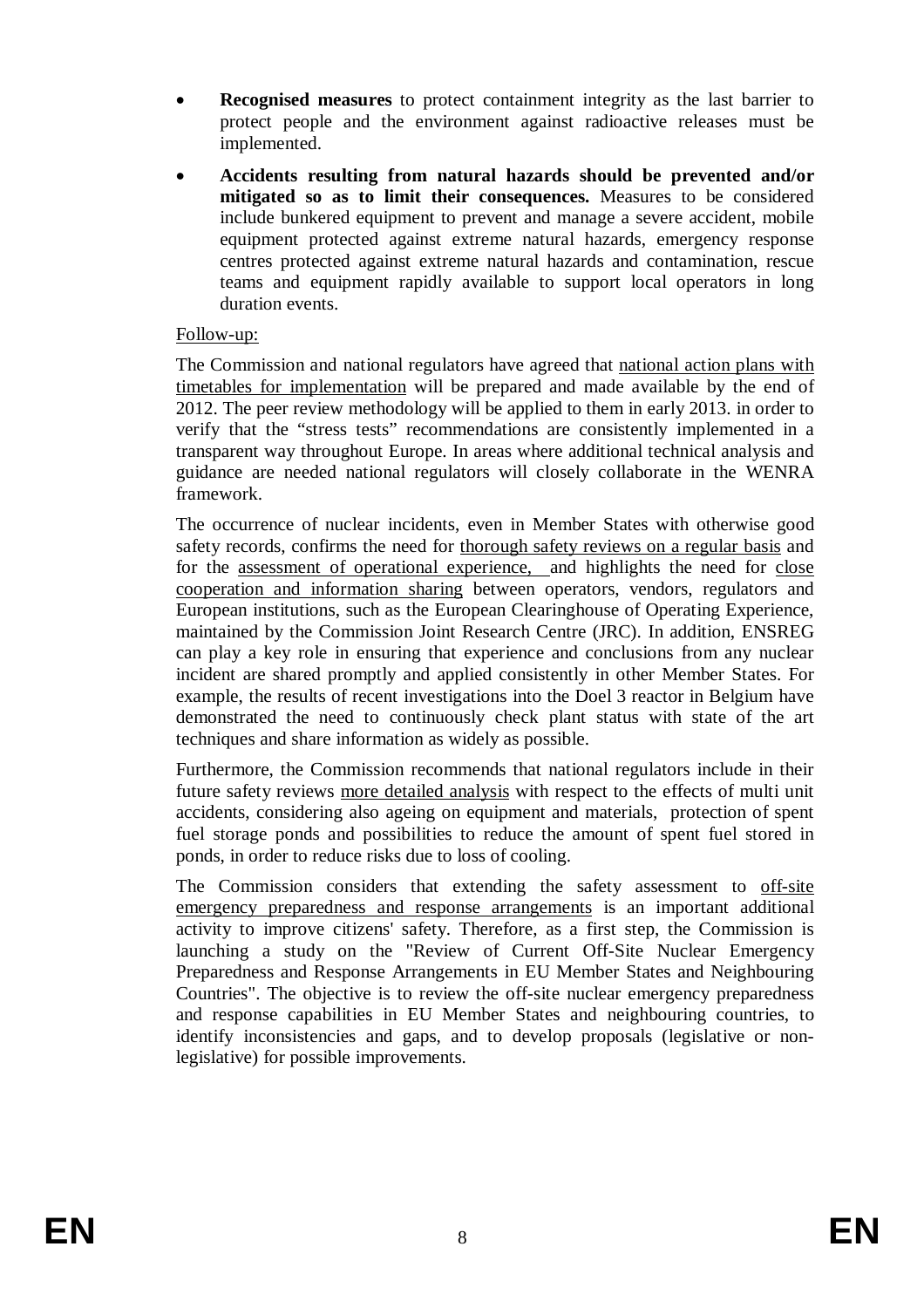## **2.4. Key findings and recommendations from the security assessments<sup>12</sup>**

The final report of the Ad Hoc Group on Nuclear Security<sup>13</sup> presents conclusions on the five themes discussed, namely physical protection, malevolent aircraft crashes, cyber-attacks, nuclear emergency planning, and exercises and training. While being limited by the sensitivity of the subjects and confidentiality constraints, it contains several recommendations to the Member States in order to strengthen nuclear security in the EU. It highlights in particular:

- the urgent need for the Member States which have not yet done so to **complete ratification of the amended Convention on Physical Protection of Nuclear Materials**;
- the added value of **IAEA's guidance and services**, including IPPAS<sup>14</sup> missions on a regular basis in all Member States having nuclear power plants;
- the importance of **regular and close cooperation** between Member States and with neighbouring countries and
- the necessity to define modalities and fora for the **continuation of EU work on nuclear security**.

#### **2.5. Recommendations on linking work between safety and security issues**

Sustained efforts are required to link up work on nuclear safety and security and address possible gaps. For example, neither the safety stress tests nor the report on nuclear security answer all relevant questions on issues like airplane crashes or the resistance of nuclear power plants to external events. However, the stress tests have to a considerable extent covered the effects of airplane crashes through the thorough work undertaken on station blackout and loss of plant cooling. While this is an area where competency is shared among different authorities, the Commission intends to further study this area through dedicated expert hearings. On other areas of nuclear security, specific projects under the EU CBRN Action Plan and actions on cyber security will need to be considered in close collaboration with Member States.

More specifically, in the area of protection of NPPs against aircraft crashes the Commission has organised a seminar *"Safety of Nuclear Power Plants against Aircraft Impacts"* on 25 September 2012 aimed at upgrading plant safety and exploring alternative protection methods. Participation included Member States safety regulatory authorities as well as contributions from USA and Japanese experts. This is a domain where further cooperation between the different expert communities and authorities, including at European level, is needed. ENSREG has agreed in its action plan to further collaborate on this issue as far as the legal competencies of national regulators permit.

## **3. STRENGTHENING THE EU NUCLEAR SAFETY FRAMEWORK**

## **3.1. Implementing the existing nuclear safety legislative framework**

The deadline for the EU Member States to complete the transposition of the *Nuclear Safety Directive<sup>15</sup>* at national level was 22 July 2011. The European Commission

<sup>&</sup>lt;sup>12</sup> This section is based on the Final Report of the Council Ad-hoc Group on Nuclear Security (AHGNS).

 $\frac{13}{14}$  http://register.consilium.europa.eu/pdf/en/12/st10/st10616.en12.pdf, 31.5.2012.

International Physical Protection Advisory Service.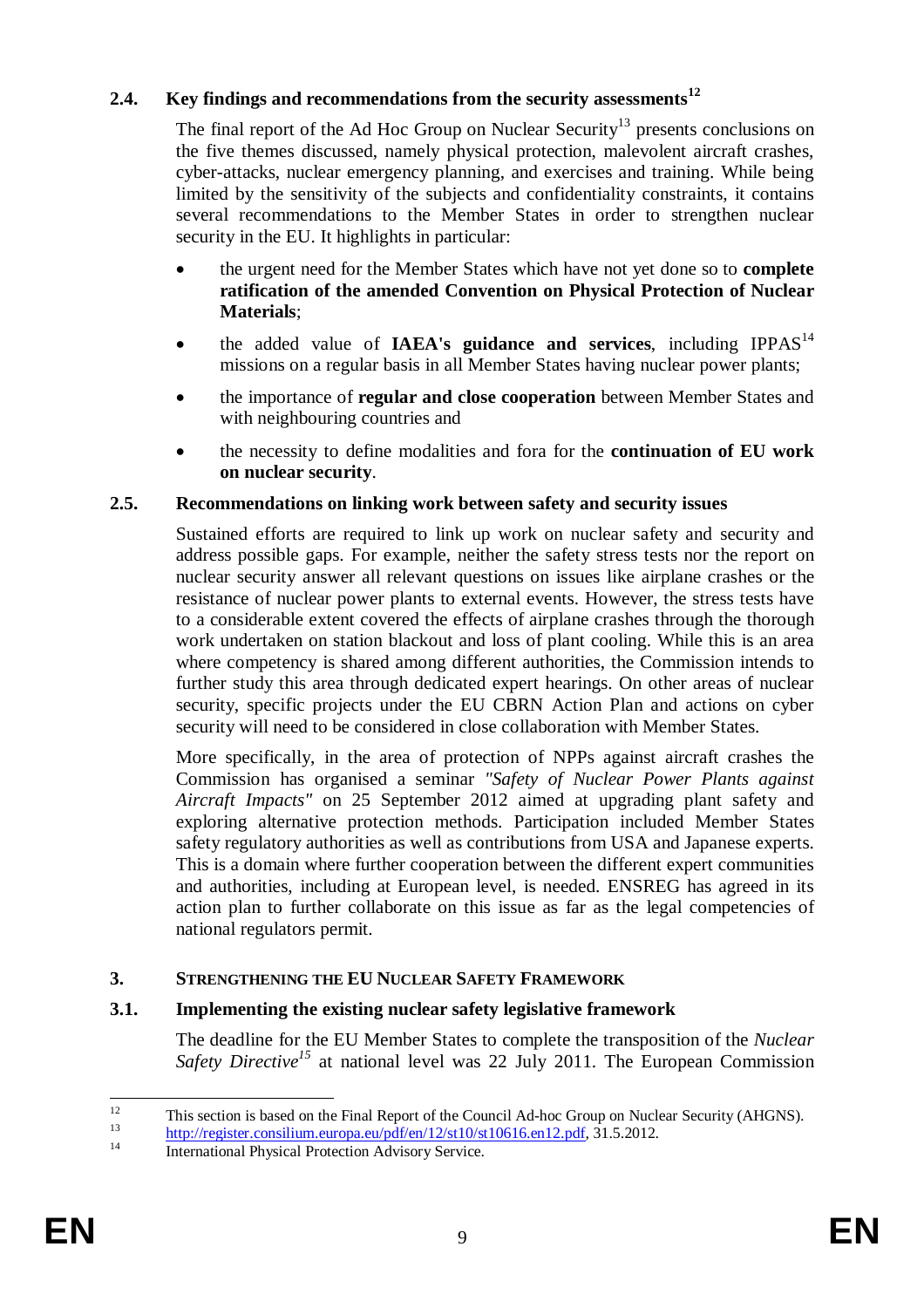started infringement proceedings against twelve Member States that did not comply with this deadline<sup>16</sup>. To date, two Member States<sup>17</sup> have still not completed their transposing measures. The Commission will now start an in depth analysis of the quality of the transposing measures by the Member States.

# **3.2. Improving the legislative framework for nuclear safety**

### *3.2.1. Revision of the nuclear safety directive*

It is crucial to ensure that the lessons learned from the Fukushima accident and the conclusions of the stress tests are properly and consistently implemented in the EU and reflected in the legislative framework. The stress tests, the reports from Japan and the work of the international community in the IAEA have confirmed that there are not only significant differences between Member States, but also gaps in ensuring comprehensive and transparent identification and management of key safety issues.

Moreover a number of weaknesses with the existing EU nuclear safety framework have been identified (see section 2.2.3). In order to address these, the Nuclear Safety Directive requires revision in the following area:

- (1) Safety procedures and frameworks. The scope of the existing Nuclear Safety Directive is limited to overall principles, hence it cannot address the technical safety issues identified in the Fukushima nuclear accident and the stress tests. The main framework recommendations arising from the stress tests (e.g. the periodic revaluation of external hazards, the implementation of recognised techniques to minimise the impact of accidents, etc.) need to be translated into agreed mechanisms anchored in the revised directive on which the national regulatory authorities can base their independent decisions. Improvements are needed in preparing and responding to a serious nuclear or radiological emergency. The revised directive should include provisions regarding on-site emergency preparedness and response, as well as indications on the types of measures to be taken by the licence holder. Specific attention needs to be paid to the safety of new nuclear installations. While the revised directive can define basic parameters and safety objectives, the role of ENSREG in providing guidance for their implementation needs to be defined, as shown by recent developments in the reactor in Doel. Those events have once more highlighted the need for dialogue between operators and safety authorities in order to share and implement best practices and state of the art technology. For new reactors, WENRA safety objectives should be considered in the directive.
- (2) Role and means of nuclear regulatory authorities. The current provisions on regulatory separation and the effectiveness of nuclear regulatory authorities need to be strengthened to ensure the effective independence of these authorities and guarantee that they have the appropriate means of action.
- (3) Openness and transparency. Transparency of regulatory decisions and regular provision of information to the public by nuclear operators should be extended and specified, for example by putting obligations on the licence holders, or by

<sup>15</sup> Council Directive 2009/71/Euratom of 25 June 2009 establishing a Community framework for the nuclear safety of nuclear installations.

<sup>16</sup> Austria, Belgium, Cyprus, Denmark, Estonia, Greece, Italy, Latvia, Poland, Portugal, Slovakia and the United Kingdom

<sup>&</sup>lt;sup>17</sup> Poland and Portugal.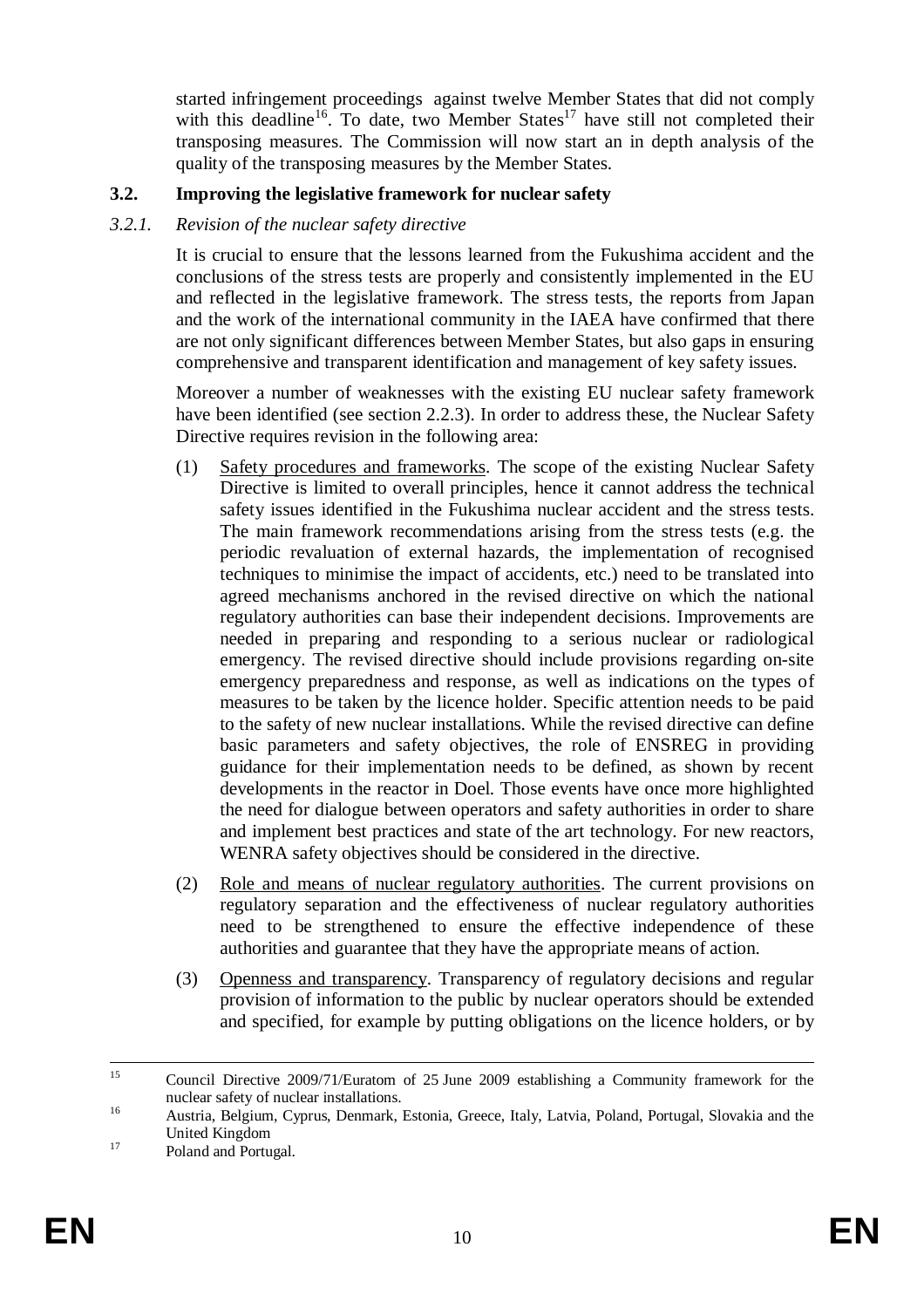specifying the type of information that should be provided, as a minimum, to the public by the competent regulatory authority.

(4) Monitoring and verification. The provisions on monitoring and verification, for example through the extended use of peer reviews, should be extended to other areas than the review of the national regulatory framework.

## *3.2.2. Nuclear Insurance and Liability*

Compensation of victims in case of nuclear incidents or accidents is not covered at all by the current EU legislative framework. Therefore, the Commission will analyse to what extent should the nuclear safety directive be complemented in order to improve the situation of potential victims of a nuclear accident in Europe, i.e. by proposing separately binding legislation in the area of nuclear insurance and liability. In this context, compensation for damage to the natural environment should also be addressed.

# *3.2.3. Revising the legislation on food and feedstuff*

The management of food and feedstuff that is contaminated as a result of a nuclear emergency is covered both by the Basic Safety Standards Directive (96/29/Euratom), and it is subject to specific provisions with regard to their placing on the market in Council Regulation (Euratom) No 3954/87 laying down maximum permitted levels of radioactive contamination. The latter legislation has become the subject of a recast procedure<sup>18</sup>. However, the Commission now intends to withdraw the proposal for a recast and to bring this Regulation in line with the new Comitology Regulation<sup>19</sup> which entered into force in March 2011.

The experience gained from the events in Fukushima and Chernobyl demonstrated a need to differentiate between instruments regulating the import of food from third counties and those for the placing on the market of food in case of an accident within the EU. On the basis of this experience , the Regulation needs to be revised in order to provide more flexible tools which will allow specific, targeted reactions to any nuclear accident or radiological emergency (in the EU, in the vicinity of the EU or in a remote country).

## **3.3. Strengthening human resources and training**

Whether a country has chosen to continue the use of nuclear energy, to phase out the use or to start using this energy source for the first time, ensuring the availability of an experienced workforce should be a top priority.

At European level the EC Joint Research Centre, in cooperation with EU nuclear safety regulators and TSOs, manages the Operating Experience Feedback initiative. The Joint Research Centre will open these activities to all national nuclear regulatory authorities, who want to participate, in order to establish a permanent European Nuclear Safety Laboratory for the continuous improvement of safety. This laboratory will provide scientific and technical support for effective work for the continuous improvement of nuclear safety in particular through incident analyses and assessments, which may be identified by the Commission or ENSREG.

In Euratom research and innovation actions (Horizon-2020), special attention should be dedicated to the lessons from Fukushima, and better coordination between

<sup>&</sup>lt;sup>18</sup> COM(2010)184 final, 27.4.2010.

Regulation EU 182/2011.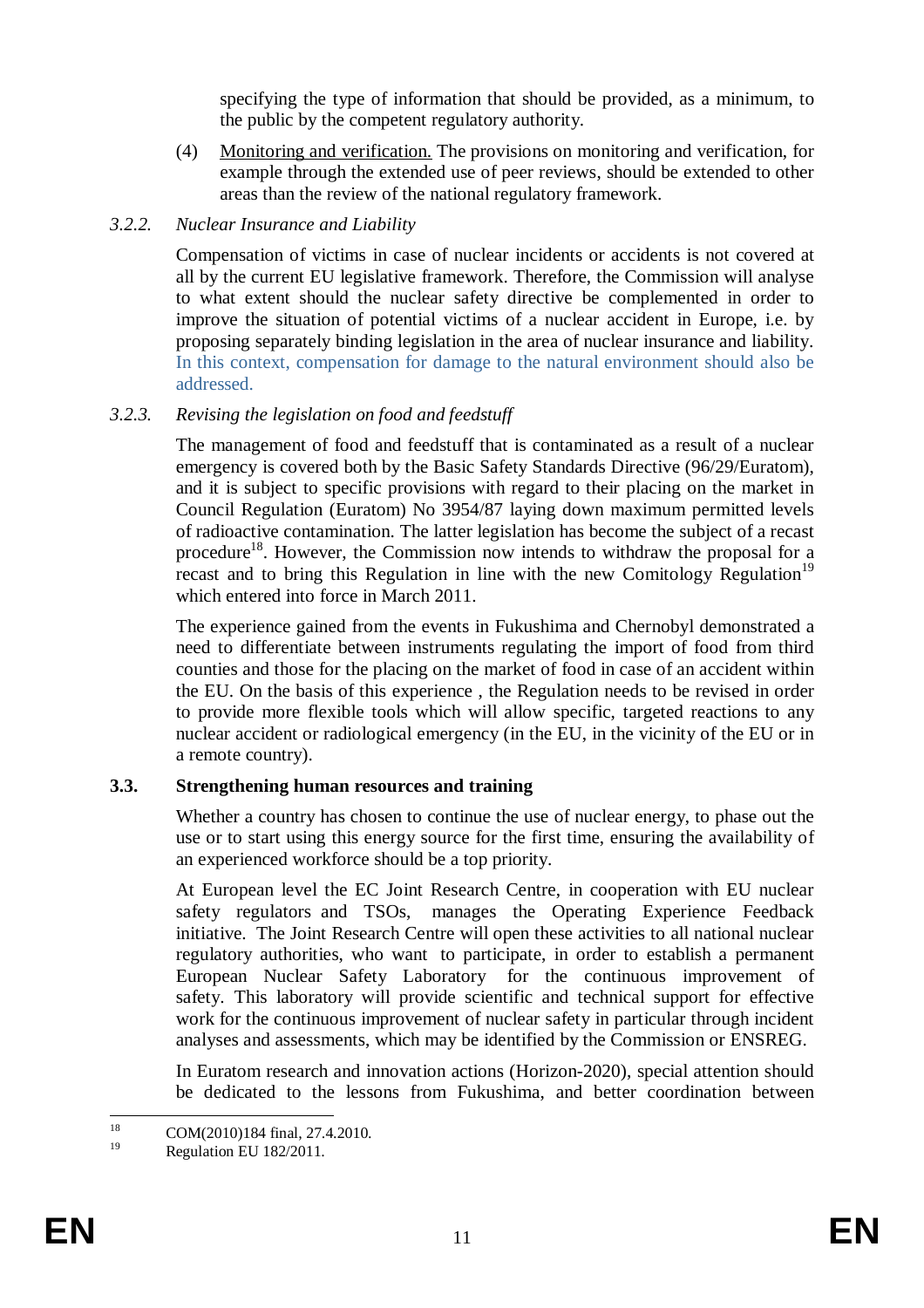national, European and international actions in this area is needed. Further exchanges of best practices should be encouraged as a way of continuously improving and harmonising nuclear safety culture.

#### **3.4. Building up international cooperation**

The Commission will continue to encourage all EU neighbouring countries to share the results of their stress tests, and ensure that experiences in the implementation of recommendations are shared to improve nuclear safety both inside the EU and at its borders. A Euratom loan is currently being considered for Ukraine, in order to speed up the implementation of its comprehensive safety upgrade programme.

Contacts are also under way to develop bilateral cooperation on stress tests and regulatory issues with Japan. A draft Memorandum of Understanding for better cooperation on nuclear safety has already been submitted to the IAEA. More generally, the Commission will work with the European External Action Service (EEAS) in order to make the best use of existing external cooperation instruments in the field, in particular the Instrument for Nuclear Safety Cooperation, the Instrument for Stability in its Chemical, Biological, Radiological and Nuclear risk mitigation component and the Instrument for Pre-Accession.

#### **3.5. Improving the global legal framework for nuclear safety**

Through the IAEA, the main instruments governing nuclear safety are internationally agreed safety standards and conventions, in particular the Convention on Nuclear Safety (CNS), and the Convention on the Early Notification of a Nuclear Emergency, to which the Euratom Community is a Contracting Party. The extraordinary meeting of the Convention on Nuclear Safety in August 2012 agreed to set up a working group tasked with reporting in 2014 on a list of actions to strengthen the Convention and on proposals to amend it, if necessary. Taking into account the IAEA safety standards , regulatory independence and effectiveness, extended use of peer reviews as well as improved openness and transparency were highlighted by the majority of nations participating to this working group. The Commission will take full account of these principles and objectives. The continued commitment of Member States and EU institutions is needed to ensure that the EU legislation is reflected to the extent possible in future revisions of the international nuclear safety framework. The Commission will continue its efforts to make this possible.

#### **4. REINFORCING NUCLEAR SECURITY**

The Commission supports the findings and recommendations highlighted in the final report of the AHGNS. In order to contribute to the work on nuclear security matters, the Commission will use the existing competencies and programmes to encourage Member States in progressing further on the implementation of specific measures. In particular, the Commission will continue to work with Member States on:

– the reduction of the threat of Chemical, Biological, Radioactive, Nuclear (CBRN) incidents of intentional origin, including acts of terrorism and detection of radioactive and nuclear materials, through the implementation of the EU CBRN Action Plan and the management of programmes on CBRN security;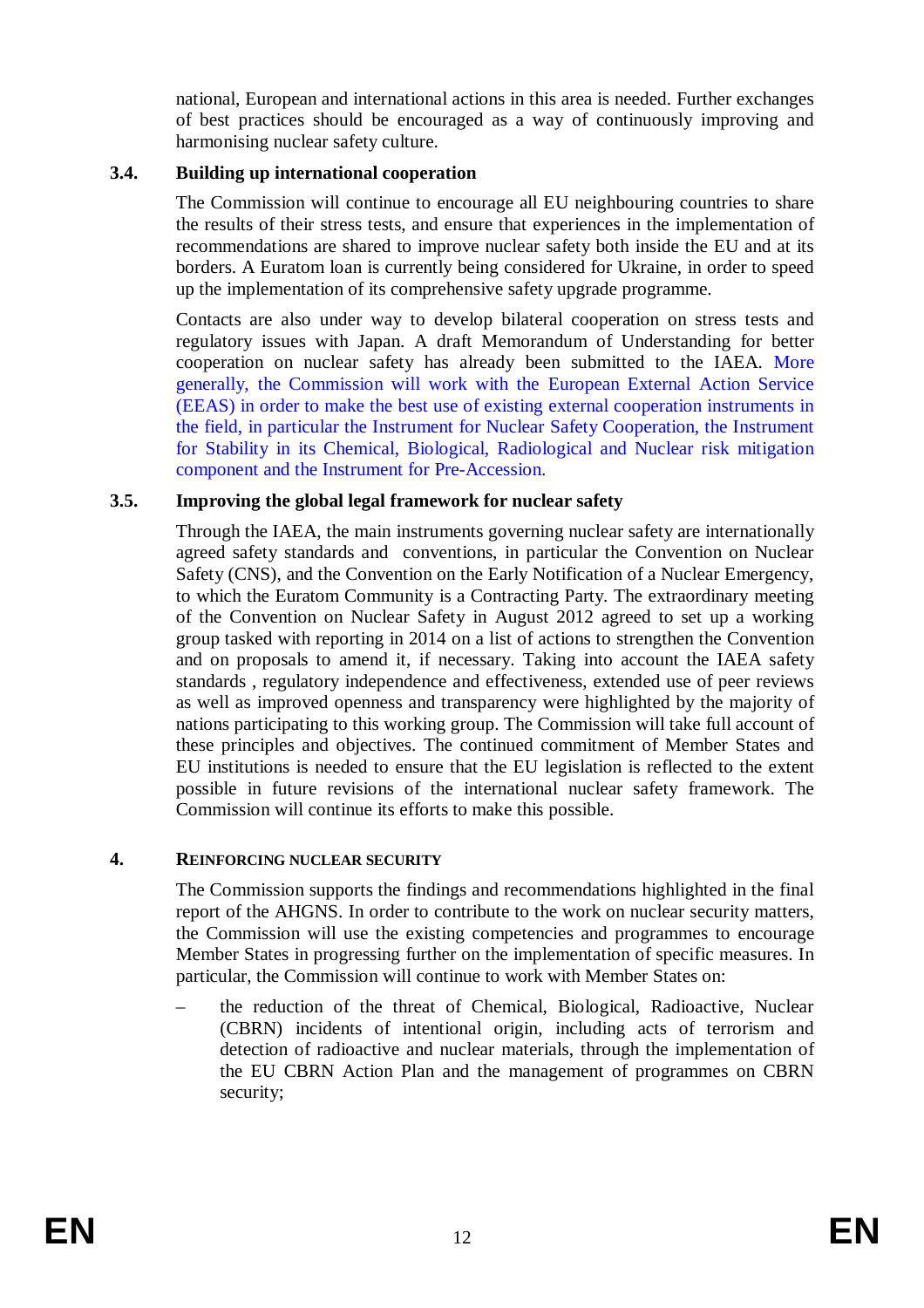- the revision of Directive 2008/114/EC on the identification and designation of European critical infrastructures<sup>20</sup>, foreseen in 2013 which should be extended to cover and include aspects like cyber security and other aviation security that can also threaten nuclear installations;
- adoption of the proposal for the revision of the Union Civil Protection Mechanism<sup>21</sup> that facilitates co-operation between the Member States in civil protection assistance interventions in the event of major emergencies, including radiological and nuclear accidents as well as prevention and preparedness actions (e.g. risk assessments and risk management plans, CBRN modules, training and exercises for large-scale disasters, scenario development and contingency planning);
- the speedy ratification of the amended Convention on Physical Protection of Nuclear Materials by all Member States. The Commission will complete the ratification process by Euratom as agreed by the Council in 2006.

The Commission also considers that there remains a need to tackle more explicitly aspects located at the interface between nuclear safety and security. The Commission is committed towards further progress in this area by setting up the competent fora and organising dedicated events in close collaboration with the Member States to ensure that the exchange of information and best practices between the different stakeholders proceeds as smoothly as possible.

Outside the EU, the Instrument for Stability - the EU CBRN Centres of Excellence programme - will enhance institutional capacities of selected countries and regions against chemical, biological, radiological and nuclear risks.

## **5. CONCLUSIONS AND WAY FORWARD**

The EU nuclear stress tests were an unprecedented exercise in terms of extent, collaboration and commitment of all parties involved. They have been used internationally either as basis or as a benchmark for the safety assessment of nuclear power plants<sup>22</sup>. The public availability of all safety-related reports and the participation of non-nuclear countries have made the exercise an example of transparency.

The stress tests should not be considered as a one-off exercise, but as an on-going process to improve nuclear safety. The EU must seek to develop a comprehensive European approach to safety,which includes a revision of nuclear safety specific Euratom legislation, complemented by legislative or non-legislative instruments on nuclear liability, on emergency preparedness and response, and by pursuing actions in the area of nuclear security. In this way, citizens in the whole EU can be confident that nuclear power produced in the EU is subject to the most stringent safety conditions in the world.

<sup>&</sup>lt;sup>20</sup> Council Directive 2008/114/EC of 8 December 2008 on the identification and designation of European critical infrastructures and the assessment of the need to improve their protection, OJ L 345, 23.12.2008, p. 75–82.

<sup>&</sup>lt;sup>21</sup> Proposal COM/2011/0934 under negotiation in the Parliament and the Council to repeal Council Decision 2007/779/EC, Euratom establishing a Community Civil Protection Mechanism (recast).

<sup>&</sup>lt;sup>22</sup> For example the Latin American forum of nuclear regulators, (FORO), the Russian Federation and Japan have followed closely the EU stress tests and made use of part of the specifications.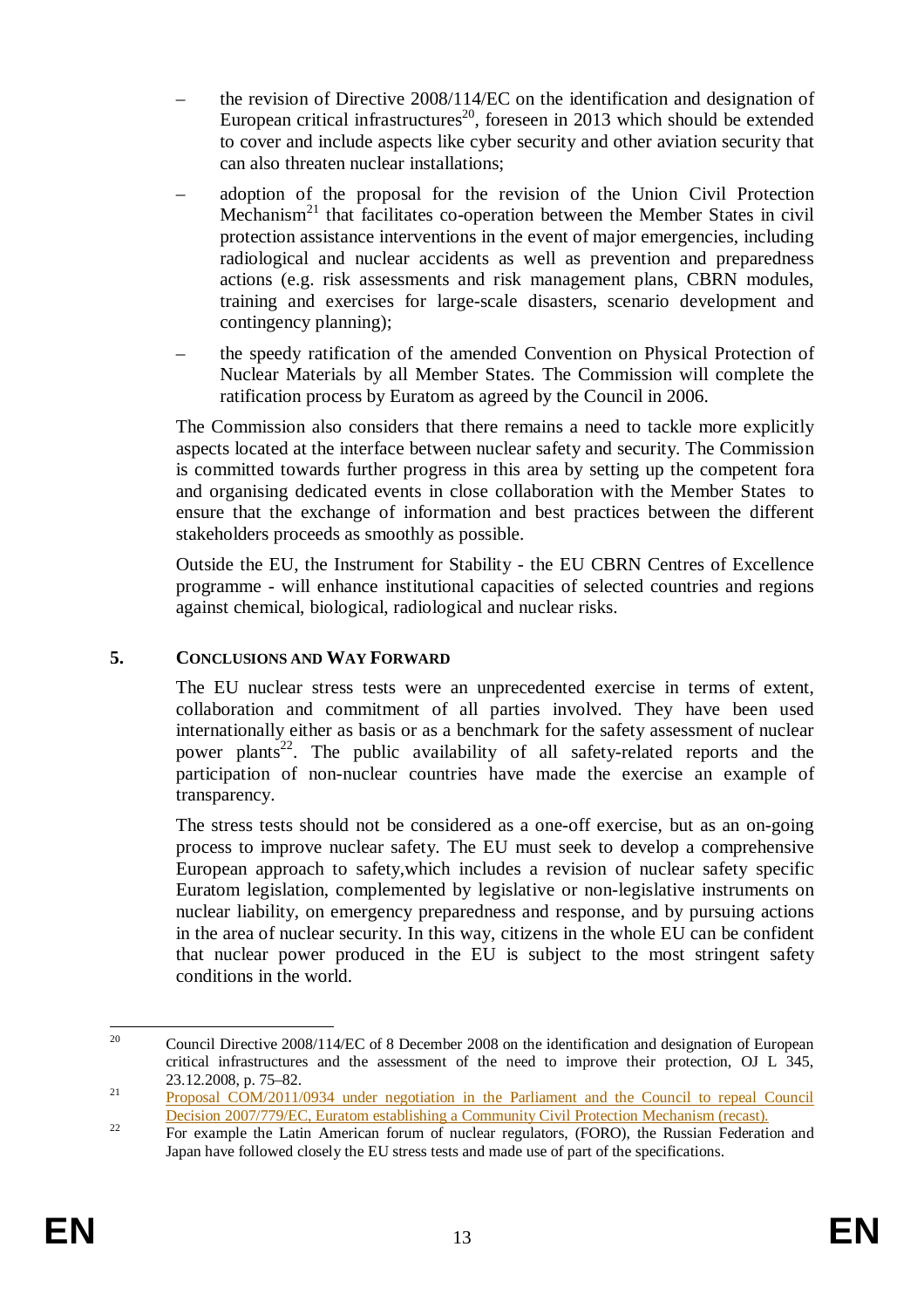The stress tests are a major achievement for the EU, which led to tangible results:

- Significant and tangible plant improvements have been identified in all participating countries, and are being implemented or planned.
- Weaknesses in frameworks and procedures, as well as gaps in the legal arrangements, have been identified and proposals to improve these are on the drawing board.
- First bridges have been built between authorities dealing with safety and those dealing with security, and a clear understanding has emerged that linking both aspects is essential to respond to citizens' concerns.

With a view to ensuring proper follow-up to the stress tests, the Commission:

- invites the European Council to commit Member States and to call upon participating third countries to implement swiftly the recommendations of the stress tests. The Commission will ensure openness and transparency during the follow-up of the stress test process. It will **report on the implementation of the stress test recommendations in June 2014**. It will take steps to ensure that the vast majority of the required safety improvements are implemented by 2015;
- will present an **ambitious revision of the EU nuclear safety directive,** which it will submit to the European Parlament and Council by early 2013 at the latest. Presentation of afurther proposal on nuclear insurance and liability is under consideration and will follow in 2013, just as the proposal on maximum permitted levels of radioactive contamination of foodstuffs and feeding stuffs;
- will explore proposals in the Euratom framework programme in 2013 and 2014 aiming to faciliate the exchange between Member States of staff working in the nuclear field;
- will in the framework of IAEA actively participate in the working group on effectiveness and transparency looking at a possible improvement of the Convention on Nuclear Safety and preparing a European joint proposal for the next review meeting in March 2014; the Commission will also maintain the ongoing dialogue with other countries to ensure the maximum convergence on the European proposals;
- will continue to encourage scientific activities aiming at further harmonization of nuclear safety assessments and practices in EU;
- will continue to contribute to the reinforcement of nuclear security building as appropriate on existing work on CBRN and aviation security, by using reinforced cooperation of Member States and EU insitutions as needed as well as external cooperation instruments in close collaboration with the EEAS;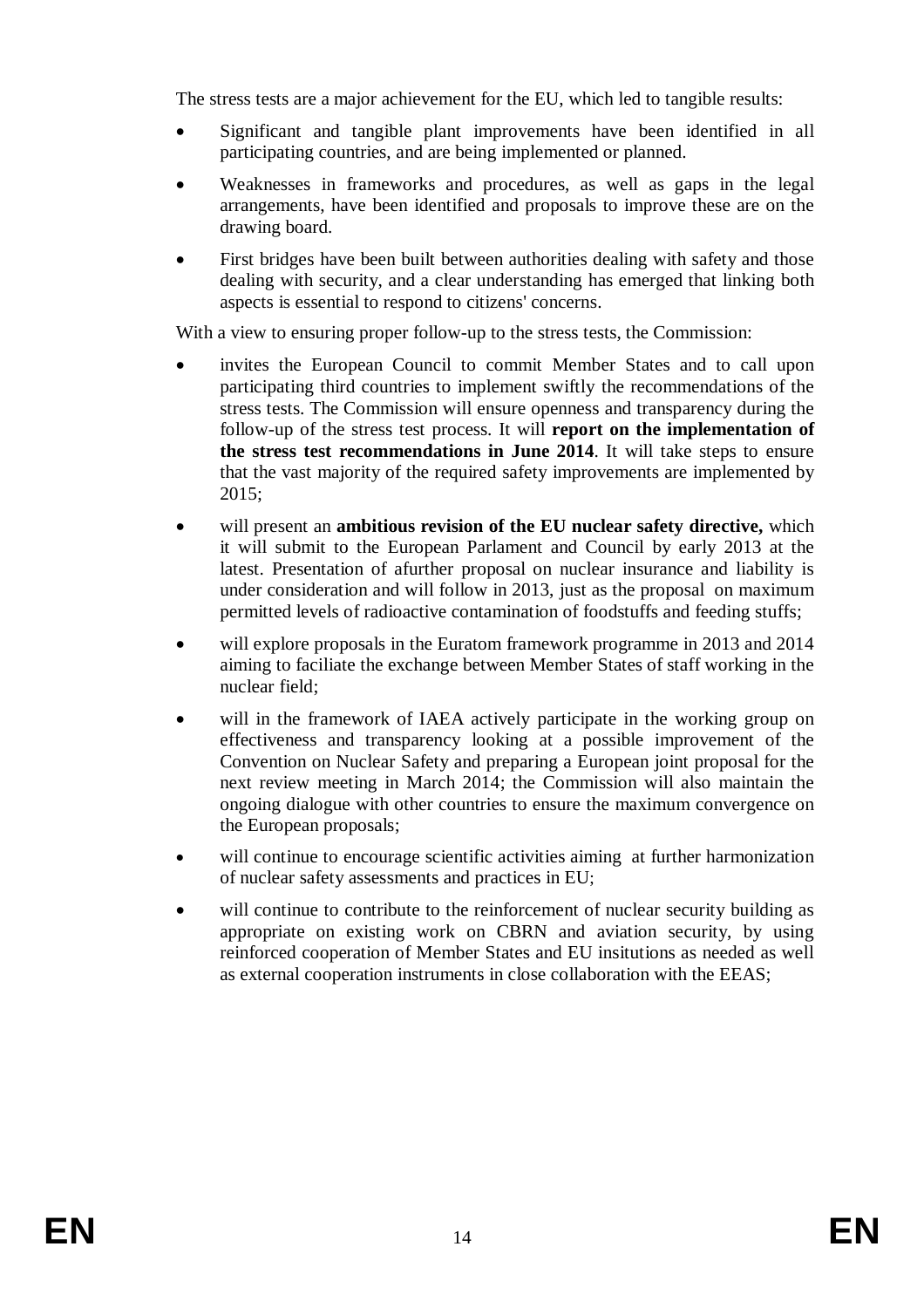# LIST OF ABBREVIATIONS:

| <b>AHGNS</b>  | <b>Ad-hoc Group on Nuclear Security</b>                   |
|---------------|-----------------------------------------------------------|
| <b>BWR</b>    | <b>Boiling Water Reactor</b>                              |
| <b>CBRN</b>   | Chemical, Biological, Radioactive, Nuclear                |
| <b>CNS</b>    | <b>Convention on Nuclear Safety</b>                       |
| <b>EEAS</b>   | <b>European External Action Service</b>                   |
| <b>ENSREG</b> | European Nuclear Safety Regulators' Group                 |
| <b>IAEA</b>   | <b>International Atomic Energy Agency</b>                 |
| <b>INSC</b>   | <b>Instrument for Nuclear Safety Cooperation</b>          |
| <b>IPPAS</b>  | <b>International Physical Protection Advisory Service</b> |
| <b>JRC</b>    | Joint Research Centre of the European Commission          |
| <b>NPP</b>    | <b>Nuclear Power Plant</b>                                |
| <b>SAM</b>    | Severe Accident Management                                |
| <b>SAMG</b>   | <b>Severe Accident Management Guidelines</b>              |
| <b>PSA</b>    | Probabilistic Safety Assessment                           |
| <b>PSR</b>    | Periodic Safety Reviews                                   |
| <b>WENRA</b>  | Western European Nuclear Regulators' Association          |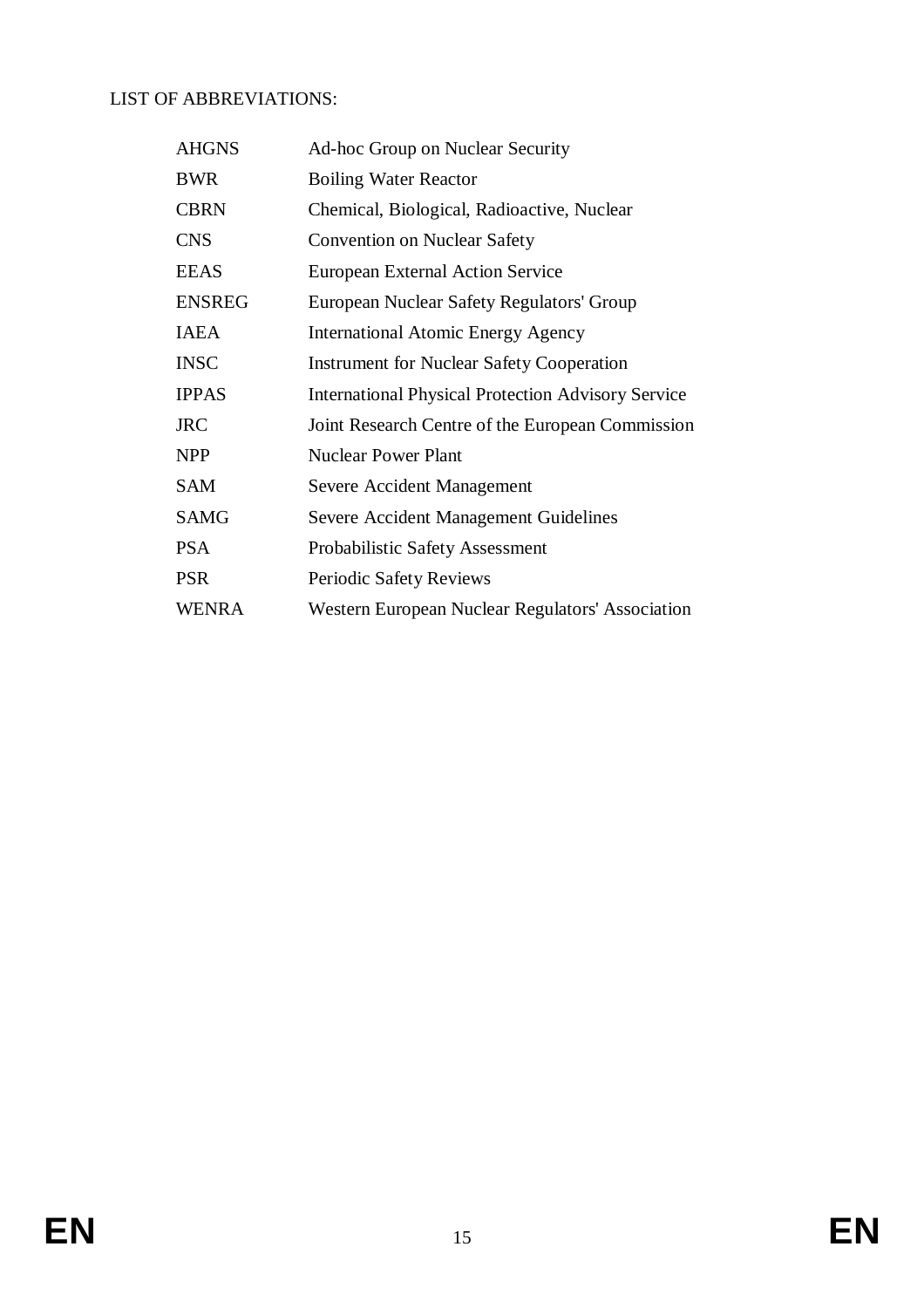# **Annex<sup>23</sup>**

# **Summary of Issues Recommended by Peer Reviews for Improvement**

# **in EU Member State Nuclear Power Plants**

| Member State                 | <b>NPP Site</b> | <b>Total Number of Units</b> | Site<br>visited<br>$\mathbf{b}\mathbf{y}$<br>Peer Review Team | External<br>hazard<br>safety<br>cases<br>corresponding to<br>exceedance<br>an<br>probability of less<br>once in<br>than<br>10 000<br>years<br>should be used:<br>for earthquakes; | External<br>hazard<br>safety cases<br>correspondi<br>ng to an<br>exceedance<br>probability<br>of less than<br>in<br>once<br>10 000<br>years should<br>be used:<br>for flooding. | Design<br>A<br><b>Basis</b><br>Earthquake<br>correspondi<br>ng to a<br>minimum<br>peak ground<br>acceleration<br>of $0.1$ g<br>should<br>be<br>used. | Means<br>needed<br>to<br>fight<br>accidents<br>should<br>be<br>in<br>stored<br>places<br>adequately<br>protected<br>against<br>external<br>events. | On-site<br>seismic<br>instrumentat<br>ion should<br>be installed<br><b>or</b><br>improved. | Time<br>for<br>restoration<br>of the safety<br>functions in<br>case of loss<br>of<br>all<br>electrical<br>power<br>and/or<br>ultimate<br>heat sink is<br>less than 1<br>hour<br>(without<br>human<br>intervention | Emergency<br>Operating<br>Procedures<br>not covering<br>all<br>plant<br>(full<br>states<br>power<br>to<br>shutdown<br>states). | Severe<br>Accident<br>Managemen<br>t Guidelines<br>not<br>implemente<br>d or not<br>covering all<br>plant states<br>(full power<br>to shutdown<br>states). | Passive measures to<br>hydrogen<br>prevent<br>explosions (or other<br>combustible gasses)<br>in case of severe<br>accident not in place<br>(such<br>as Passive<br>Autocatalytic<br>Recombiners or other<br>relevant alternatives). | Contain<br>ment<br>Filtered<br>Venting<br>Systems<br>not in<br>place. | A backup Emergency Control<br>Room not available in case the<br>Main Control Room becomes<br>inhabitable as a consequence<br>of the radiological releases of a<br>severe accident, of fire in the<br>Main Control Room or due to<br>extreme external hazards. |
|------------------------------|-----------------|------------------------------|---------------------------------------------------------------|-----------------------------------------------------------------------------------------------------------------------------------------------------------------------------------|---------------------------------------------------------------------------------------------------------------------------------------------------------------------------------|------------------------------------------------------------------------------------------------------------------------------------------------------|----------------------------------------------------------------------------------------------------------------------------------------------------|--------------------------------------------------------------------------------------------|-------------------------------------------------------------------------------------------------------------------------------------------------------------------------------------------------------------------|--------------------------------------------------------------------------------------------------------------------------------|------------------------------------------------------------------------------------------------------------------------------------------------------------|------------------------------------------------------------------------------------------------------------------------------------------------------------------------------------------------------------------------------------|-----------------------------------------------------------------------|---------------------------------------------------------------------------------------------------------------------------------------------------------------------------------------------------------------------------------------------------------------|
| $\, {\bf B}$<br>$\mathbf E$  | Doel            | $\overline{4}$               | $\mathbf{X}$                                                  |                                                                                                                                                                                   |                                                                                                                                                                                 |                                                                                                                                                      |                                                                                                                                                    | X(4.1)                                                                                     |                                                                                                                                                                                                                   |                                                                                                                                |                                                                                                                                                            |                                                                                                                                                                                                                                    | X(4.3)                                                                |                                                                                                                                                                                                                                                               |
|                              | Tihang<br>e     | 3                            |                                                               |                                                                                                                                                                                   | X(4.1)                                                                                                                                                                          |                                                                                                                                                      |                                                                                                                                                    | X(4.1)                                                                                     |                                                                                                                                                                                                                   |                                                                                                                                |                                                                                                                                                            |                                                                                                                                                                                                                                    | X(4.3)                                                                |                                                                                                                                                                                                                                                               |
| $\, {\bf B}$<br>$\mathbf{G}$ | Kozlod<br>uy    | $\overline{2}$               | $\mathbf X$                                                   |                                                                                                                                                                                   |                                                                                                                                                                                 |                                                                                                                                                      | X(4.1, 5.2)                                                                                                                                        |                                                                                            |                                                                                                                                                                                                                   | X(5.2)                                                                                                                         | X(5.2)                                                                                                                                                     | X(5.2)                                                                                                                                                                                                                             |                                                                       | X(5.2)                                                                                                                                                                                                                                                        |
| $\bf C$<br>$\mathbf{Z}$      | Dukov<br>any    | 4                            | $\mathbf X$                                                   |                                                                                                                                                                                   |                                                                                                                                                                                 |                                                                                                                                                      | X(5.3)                                                                                                                                             |                                                                                            |                                                                                                                                                                                                                   | X(5.3)                                                                                                                         | X(5.3)                                                                                                                                                     | X(5.3)                                                                                                                                                                                                                             | X(5.3)                                                                |                                                                                                                                                                                                                                                               |

<sup>&</sup>lt;sup>23</sup> This table should be read together with the accompanying Commission Staff Working Document where the issues are explained in more detail. The numbers in brackets refer to the corresponding sections of the Staff Working Document.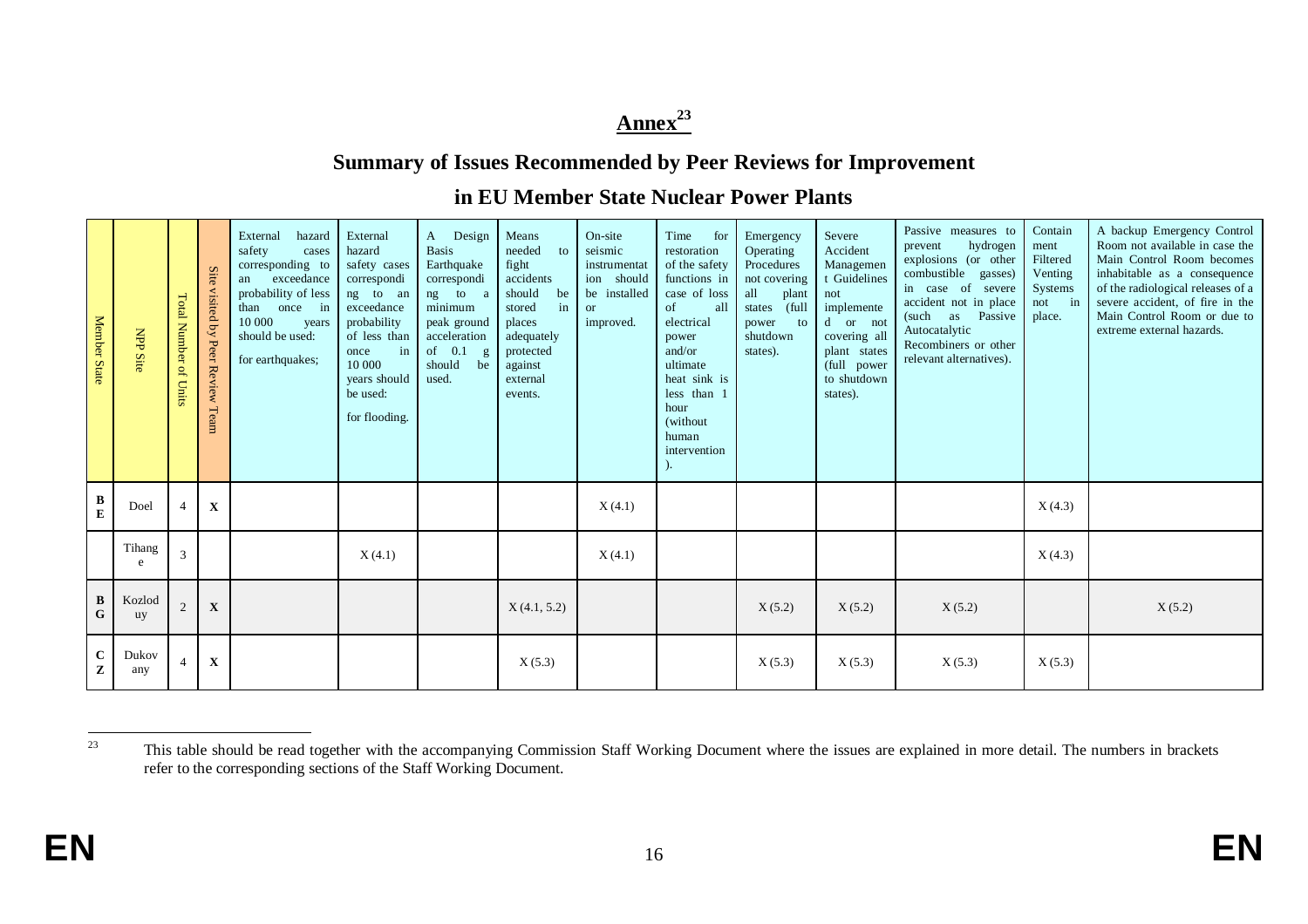| Member State               | NPP Site              | <b>Total Number of Units</b> | Site visited by Peer Review Team | External<br>hazard<br>safety<br>cases<br>corresponding to<br>exceedance<br>an<br>probability of less<br>once in<br>than<br>10 000<br>years<br>should be used:<br>for earthquakes; | External<br>hazard<br>safety cases<br>correspondi<br>ng to an<br>exceedance<br>probability<br>of less than<br>in<br>once<br>10 000<br>years should<br>be used:<br>for flooding. | A Design<br><b>Basis</b><br>Earthquake<br>correspondi<br>ng to a<br>minimum<br>peak ground<br>acceleration<br>of $\phantom{0}0.1$<br>$\mathbf{g}% _{0}\left( \mathbf{r},\mathbf{r}\right)$<br>should<br>be<br>used. | Means<br>needed<br>to<br>fight<br>accidents<br>should<br>be<br>stored<br>in<br>places<br>adequately<br>protected<br>against<br>external<br>events. | On-site<br>seismic<br>instrumentat<br>ion should<br>be installed<br><b>or</b><br>improved. | Time<br>for<br>restoration<br>of the safety<br>functions in<br>case of loss<br>of<br>all<br>electrical<br>power<br>and/or<br>ultimate<br>heat sink is<br>less than 1<br>hour<br>(without<br>human<br>intervention<br>). | Emergency<br>Operating<br>Procedures<br>not covering<br>all<br>plant<br>states (full<br>to<br>power<br>shutdown<br>states). | Severe<br>Accident<br>Managemen<br>t Guidelines<br>not<br>implemente<br>d or not<br>covering all<br>plant states<br>(full power<br>to shutdown<br>states). | Passive measures to<br>hydrogen<br>prevent<br>explosions (or other<br>combustible gasses)<br>in case of severe<br>accident not in place<br>(such as Passive<br>Autocatalytic<br>Recombiners or other<br>relevant alternatives). | Contain<br>ment<br>Filtered<br>Venting<br>Systems<br>not in<br>place. | A backup Emergency Control<br>Room not available in case the<br>Main Control Room becomes<br>inhabitable as a consequence<br>of the radiological releases of a<br>severe accident, of fire in the<br>Main Control Room or due to<br>extreme external hazards. |
|----------------------------|-----------------------|------------------------------|----------------------------------|-----------------------------------------------------------------------------------------------------------------------------------------------------------------------------------|---------------------------------------------------------------------------------------------------------------------------------------------------------------------------------|---------------------------------------------------------------------------------------------------------------------------------------------------------------------------------------------------------------------|----------------------------------------------------------------------------------------------------------------------------------------------------|--------------------------------------------------------------------------------------------|-------------------------------------------------------------------------------------------------------------------------------------------------------------------------------------------------------------------------|-----------------------------------------------------------------------------------------------------------------------------|------------------------------------------------------------------------------------------------------------------------------------------------------------|---------------------------------------------------------------------------------------------------------------------------------------------------------------------------------------------------------------------------------|-----------------------------------------------------------------------|---------------------------------------------------------------------------------------------------------------------------------------------------------------------------------------------------------------------------------------------------------------|
|                            | Temelí<br>$\mathbf n$ | $\overline{c}$               | $\mathbf X$                      |                                                                                                                                                                                   |                                                                                                                                                                                 |                                                                                                                                                                                                                     | X(5.3)                                                                                                                                             | X(4.1)                                                                                     |                                                                                                                                                                                                                         | X(5.3)                                                                                                                      | X(5.3)                                                                                                                                                     | X(5.3)                                                                                                                                                                                                                          | X(5.3)                                                                |                                                                                                                                                                                                                                                               |
| $\mathbf F$<br>$\mathbf I$ | Loviisa               | 2                            | $\mathbf X$                      |                                                                                                                                                                                   |                                                                                                                                                                                 | X(5.4)                                                                                                                                                                                                              |                                                                                                                                                    | X(4.1)                                                                                     |                                                                                                                                                                                                                         | X(5.4)                                                                                                                      | X(5.4)                                                                                                                                                     |                                                                                                                                                                                                                                 |                                                                       |                                                                                                                                                                                                                                                               |
|                            | Olkiluo<br>to         | $\sqrt{2}$                   |                                  |                                                                                                                                                                                   |                                                                                                                                                                                 | X(5.4)                                                                                                                                                                                                              |                                                                                                                                                    | X(4.1)                                                                                     | X(4.2)                                                                                                                                                                                                                  | X(5.4)                                                                                                                      | X(5.4)                                                                                                                                                     |                                                                                                                                                                                                                                 |                                                                       |                                                                                                                                                                                                                                                               |
| $\mathbf F$<br>${\bf R}$   | Bellevi<br>lle        | $\overline{2}$               |                                  | X(4.1, 5.5)                                                                                                                                                                       | X(5.5)                                                                                                                                                                          | X(4.1, 5.5)                                                                                                                                                                                                         | X(5.5)                                                                                                                                             | X(4.1, 5.5)                                                                                |                                                                                                                                                                                                                         | X(4.3)                                                                                                                      | X(4.3)                                                                                                                                                     |                                                                                                                                                                                                                                 |                                                                       |                                                                                                                                                                                                                                                               |
|                            | Blayais               | $\overline{4}$               |                                  | X(4.1, 3.5)                                                                                                                                                                       | X(5.5)                                                                                                                                                                          | X(4.1, 5.5)                                                                                                                                                                                                         | X(5.5)                                                                                                                                             | X(4.1, 5.5)                                                                                |                                                                                                                                                                                                                         |                                                                                                                             |                                                                                                                                                            |                                                                                                                                                                                                                                 |                                                                       |                                                                                                                                                                                                                                                               |
|                            | <b>Bugey</b>          | $\overline{4}$               |                                  | X(4.1, 5.5)                                                                                                                                                                       | X(5.5)                                                                                                                                                                          | X(4.1, 5.5)                                                                                                                                                                                                         | X(5.5)                                                                                                                                             | X(4.1, 5.5)                                                                                |                                                                                                                                                                                                                         |                                                                                                                             |                                                                                                                                                            |                                                                                                                                                                                                                                 |                                                                       |                                                                                                                                                                                                                                                               |
|                            | Catten<br>om          | $\overline{4}$               | $\mathbf X$                      | X(4.1, 5.5)                                                                                                                                                                       | X(5.5)                                                                                                                                                                          | X(4.1, 5.5)                                                                                                                                                                                                         | X(5.5)                                                                                                                                             | X(4.1, 5.5)                                                                                |                                                                                                                                                                                                                         | X(4.3)                                                                                                                      | X(4.3)                                                                                                                                                     |                                                                                                                                                                                                                                 |                                                                       |                                                                                                                                                                                                                                                               |
|                            | Chinon                | $\overline{4}$               |                                  | X(4.1, 5.5)                                                                                                                                                                       | X(5.5)                                                                                                                                                                          | X(4.1, 5.5)                                                                                                                                                                                                         | X(5.5)                                                                                                                                             | X(4.1, 5.5)                                                                                |                                                                                                                                                                                                                         |                                                                                                                             |                                                                                                                                                            |                                                                                                                                                                                                                                 |                                                                       |                                                                                                                                                                                                                                                               |
|                            | Chooz                 | 2                            | $\mathbf X$                      | X(4.1, 5.5)                                                                                                                                                                       | X(5.5)                                                                                                                                                                          | X(4.1, 5.5)                                                                                                                                                                                                         | X(5.5)                                                                                                                                             | X(4.1, 5.5)                                                                                |                                                                                                                                                                                                                         | X(4.3)                                                                                                                      | X(4.3)                                                                                                                                                     |                                                                                                                                                                                                                                 |                                                                       |                                                                                                                                                                                                                                                               |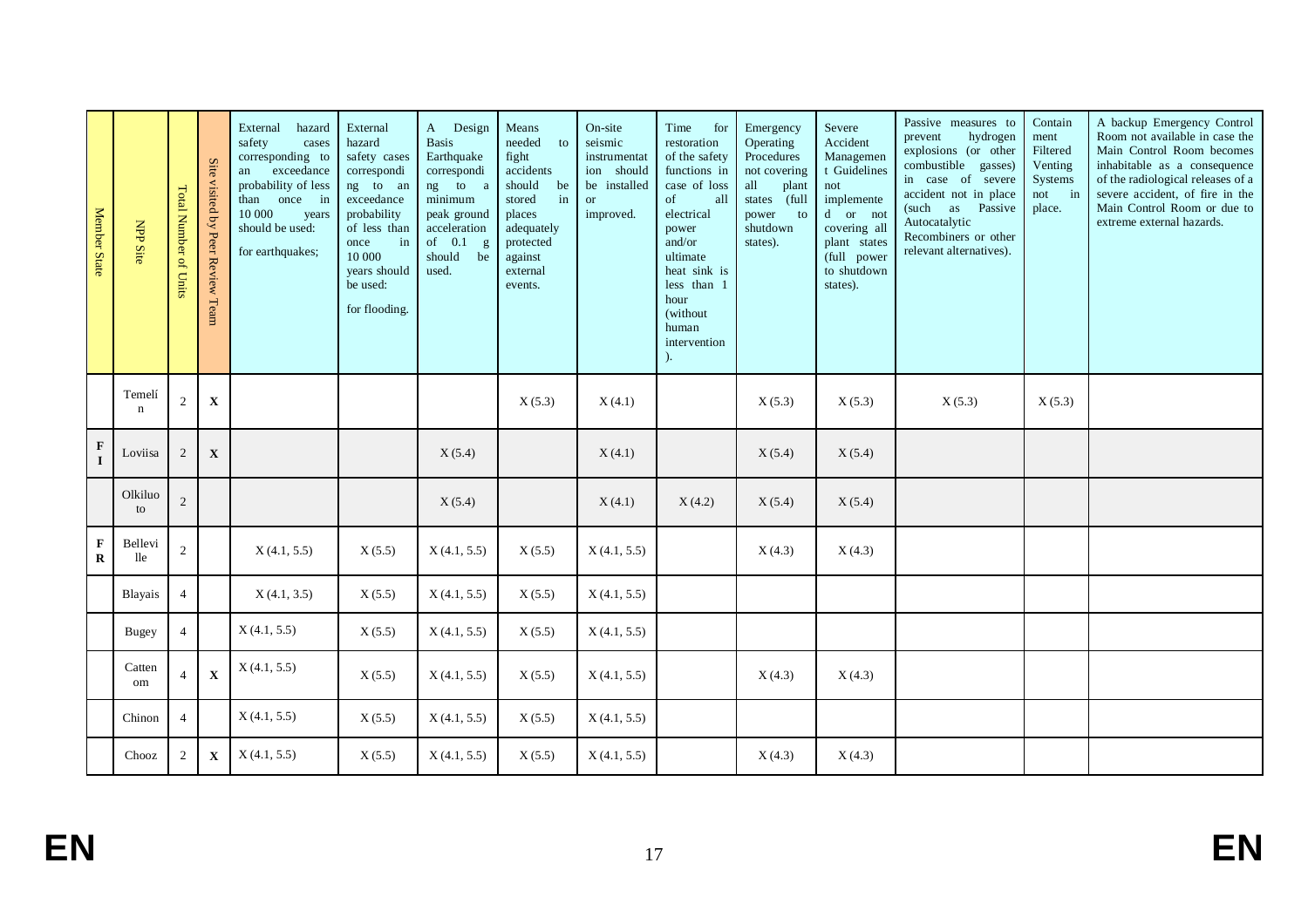| Member State | <b>NPP Site</b> | <b>Total Number of Units</b> | Site visited by Peer Review Team | hazard<br>External<br>safety<br>cases<br>corresponding to<br>an exceedance<br>probability of less<br>once in<br>than<br>10 000<br>years<br>should be used:<br>for earthquakes; | External<br>hazard<br>safety cases<br>correspondi<br>ng to an<br>exceedance<br>probability<br>of less than<br>in<br>once<br>10 000<br>years should<br>be used:<br>for flooding. | A Design<br><b>Basis</b><br>Earthquake<br>correspondi<br>ng to<br>a<br>minimum<br>peak ground<br>acceleration<br>of $0.1$<br>g<br>should<br>be<br>used. | Means<br>to<br>needed<br>fight<br>accidents<br>should<br>be<br>in<br>stored<br>places<br>adequately<br>protected<br>against<br>external<br>events. | On-site<br>seismic<br>instrumentat<br>ion should<br>be installed<br><b>or</b><br>improved. | Time<br>for<br>restoration<br>of the safety<br>functions in<br>case of loss<br>of<br>all<br>electrical<br>power<br>and/or<br>ultimate<br>heat sink is<br>less than 1<br>hour<br>(without<br>human<br>intervention<br>). | Emergency<br>Operating<br>Procedures<br>not covering<br>all<br>plant<br>states (full<br>power<br>to<br>shutdown<br>states). | Severe<br>Accident<br>Managemen<br>t Guidelines<br>not<br>implemente<br>d or not<br>covering all<br>plant states<br>(full power<br>to shutdown<br>states). | Passive measures to<br>hydrogen<br>prevent<br>explosions (or other<br>combustible gasses)<br>in case of severe<br>accident not in place<br>(such as Passive<br>Autocatalytic<br>Recombiners or other<br>relevant alternatives). | Contain<br>ment<br>Filtered<br>Venting<br>Systems<br>not in<br>place. | A backup Emergency Control<br>Room not available in case the<br>Main Control Room becomes<br>inhabitable as a consequence<br>of the radiological releases of a<br>severe accident, of fire in the<br>Main Control Room or due to<br>extreme external hazards. |
|--------------|-----------------|------------------------------|----------------------------------|--------------------------------------------------------------------------------------------------------------------------------------------------------------------------------|---------------------------------------------------------------------------------------------------------------------------------------------------------------------------------|---------------------------------------------------------------------------------------------------------------------------------------------------------|----------------------------------------------------------------------------------------------------------------------------------------------------|--------------------------------------------------------------------------------------------|-------------------------------------------------------------------------------------------------------------------------------------------------------------------------------------------------------------------------|-----------------------------------------------------------------------------------------------------------------------------|------------------------------------------------------------------------------------------------------------------------------------------------------------|---------------------------------------------------------------------------------------------------------------------------------------------------------------------------------------------------------------------------------|-----------------------------------------------------------------------|---------------------------------------------------------------------------------------------------------------------------------------------------------------------------------------------------------------------------------------------------------------|
|              | Civaux          | $\sqrt{2}$                   |                                  |                                                                                                                                                                                | X(5.5)                                                                                                                                                                          |                                                                                                                                                         | X(5.5)                                                                                                                                             | X(4.1, 5.5)                                                                                |                                                                                                                                                                                                                         | X(4.3)                                                                                                                      | X(4.3)                                                                                                                                                     |                                                                                                                                                                                                                                 |                                                                       |                                                                                                                                                                                                                                                               |
|              | Cruas           | $\overline{4}$               |                                  | X(4.1, 5.5)                                                                                                                                                                    | X(5.5)                                                                                                                                                                          | X(4.1, 5.5)                                                                                                                                             | X(5.5)                                                                                                                                             | X(4.1, 5.5)                                                                                |                                                                                                                                                                                                                         |                                                                                                                             |                                                                                                                                                            |                                                                                                                                                                                                                                 |                                                                       |                                                                                                                                                                                                                                                               |
|              | Dampi<br>erre   | $\overline{4}$               |                                  | X(4.1, 5.5)                                                                                                                                                                    | X(5.5)                                                                                                                                                                          | X(4.1, 5.5)                                                                                                                                             | X(5.5)                                                                                                                                             | X(4.1, 5.5)                                                                                |                                                                                                                                                                                                                         |                                                                                                                             |                                                                                                                                                            |                                                                                                                                                                                                                                 |                                                                       |                                                                                                                                                                                                                                                               |
|              | Fessen<br>heim  | $\sqrt{2}$                   | $\mathbf X$                      | X(4.1, 5.5)                                                                                                                                                                    | X(5.5)                                                                                                                                                                          | X(4.1, 5.5)                                                                                                                                             | X(5.5)                                                                                                                                             | X(4.1, 5.5)                                                                                |                                                                                                                                                                                                                         |                                                                                                                             |                                                                                                                                                            |                                                                                                                                                                                                                                 |                                                                       |                                                                                                                                                                                                                                                               |
|              | Flaman<br>ville | $\overline{c}$               |                                  |                                                                                                                                                                                | X(5.5)                                                                                                                                                                          |                                                                                                                                                         | X(5.5)                                                                                                                                             | X(4.1, 5.5)                                                                                |                                                                                                                                                                                                                         | X(4.3)                                                                                                                      | X(4.3)                                                                                                                                                     |                                                                                                                                                                                                                                 |                                                                       |                                                                                                                                                                                                                                                               |
|              | Golfec<br>h     | $\sqrt{2}$                   |                                  | X(4.1, 5.5)                                                                                                                                                                    | X(5.5)                                                                                                                                                                          | X(4.1, 5.5)                                                                                                                                             | X(5.5)                                                                                                                                             | X(4.1, 5.5)                                                                                |                                                                                                                                                                                                                         | X(4.3)                                                                                                                      | X(4.3)                                                                                                                                                     |                                                                                                                                                                                                                                 |                                                                       |                                                                                                                                                                                                                                                               |
|              | Graveli<br>nes  | 6                            |                                  | X(4.1, 5.5)                                                                                                                                                                    | X(5.5)                                                                                                                                                                          | X(4.1, 5.5)                                                                                                                                             | X(5.5)                                                                                                                                             | X(4.1, 5.5)                                                                                |                                                                                                                                                                                                                         |                                                                                                                             |                                                                                                                                                            |                                                                                                                                                                                                                                 |                                                                       |                                                                                                                                                                                                                                                               |
|              | Nogent          | $\sqrt{2}$                   |                                  | X(4.1, 5.5)                                                                                                                                                                    | X(5.5)                                                                                                                                                                          | X(4.1, 5.5)                                                                                                                                             | X(5.5)                                                                                                                                             | X(4.1, 5.5)                                                                                |                                                                                                                                                                                                                         | X(4.3)                                                                                                                      | X(4.3)                                                                                                                                                     |                                                                                                                                                                                                                                 |                                                                       |                                                                                                                                                                                                                                                               |
|              | Paluel          | $\overline{4}$               |                                  | X(4.1, 5.5)                                                                                                                                                                    | X(5.5)                                                                                                                                                                          | X(4.1, 5.5)                                                                                                                                             | X(5.5)                                                                                                                                             | X(4.1, 5.5)                                                                                |                                                                                                                                                                                                                         | X(4.3)                                                                                                                      | X(4.3)                                                                                                                                                     |                                                                                                                                                                                                                                 |                                                                       |                                                                                                                                                                                                                                                               |
|              | Penly           | $\overline{2}$               |                                  | X(4.1, 5.5)                                                                                                                                                                    | X(5.5)                                                                                                                                                                          | X(4.1, 5.5)                                                                                                                                             | X(5.5)                                                                                                                                             | X(4.1, 5.5)                                                                                |                                                                                                                                                                                                                         | X(4.3)                                                                                                                      | X(4.3)                                                                                                                                                     |                                                                                                                                                                                                                                 |                                                                       |                                                                                                                                                                                                                                                               |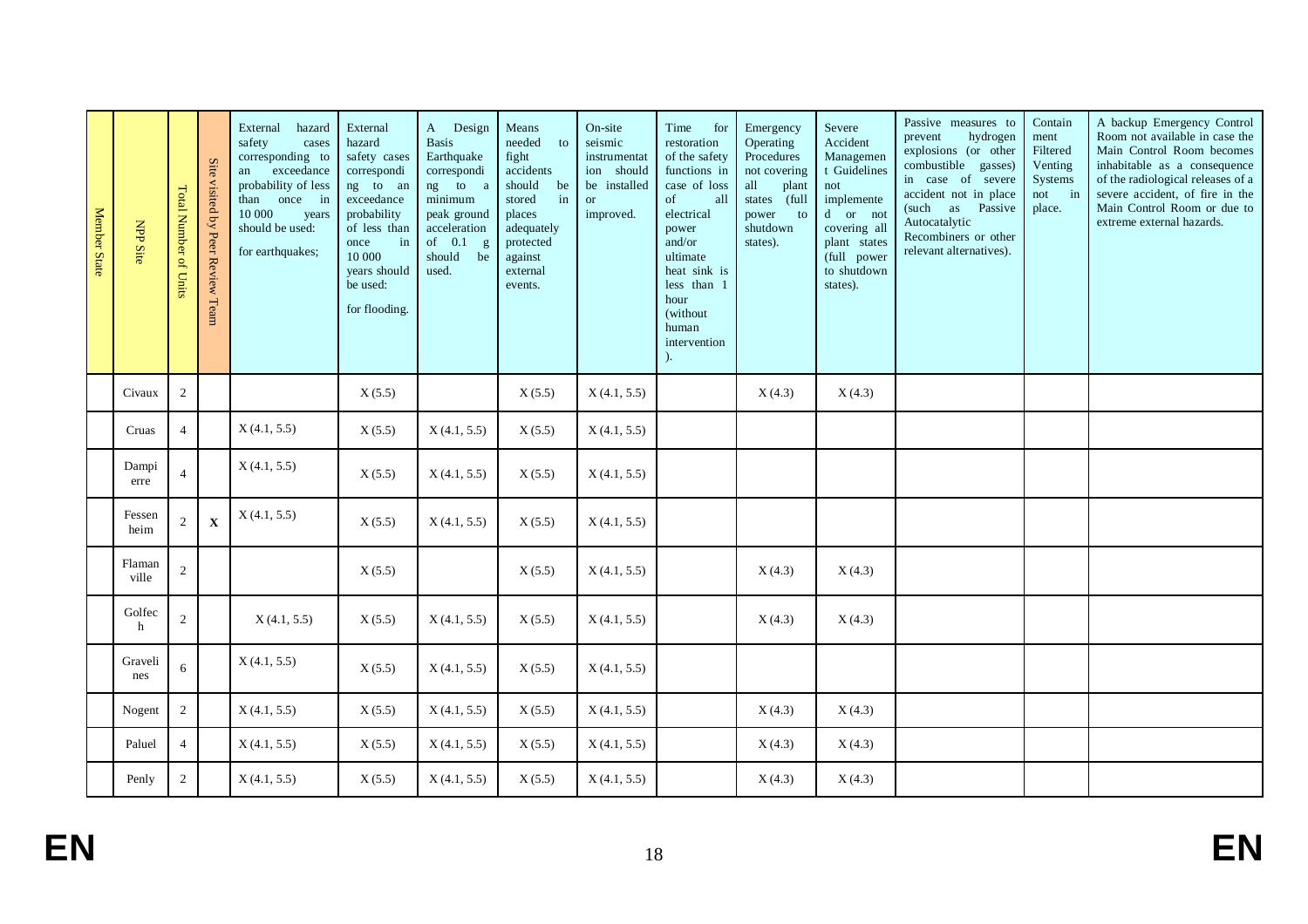| Member State   | NPP Site                      | <b>Total Number of Units</b> | Site visited by Peer Review Team | External<br>hazard<br>safety<br>cases<br>corresponding to<br>an exceedance<br>probability of less<br>once in<br>than<br>10 000<br>years<br>should be used:<br>for earthquakes; | External<br>hazard<br>safety cases<br>correspondi<br>ng to an<br>exceedance<br>probability<br>of less than<br>in<br>once<br>10 000<br>years should<br>be used:<br>for flooding. | A Design<br><b>Basis</b><br>Earthquake<br>correspondi<br>ng to a<br>minimum<br>peak ground<br>acceleration<br>of $0.1$<br>g<br>should<br>be<br>used. | Means<br>needed<br>to<br>fight<br>accidents<br>should<br>be<br>in<br>stored<br>places<br>adequately<br>protected<br>against<br>external<br>events. | On-site<br>seismic<br>instrumentat<br>ion should<br>be installed<br><b>or</b><br>improved. | Time<br>for<br>restoration<br>of the safety<br>functions in<br>case of loss<br>of<br>all<br>electrical<br>power<br>and/or<br>ultimate<br>heat sink is<br>less than 1<br>hour<br>(without)<br>human<br>intervention<br>). | Emergency<br>Operating<br>Procedures<br>not covering<br>all<br>plant<br>states (full<br>to<br>power<br>shutdown<br>states). | Severe<br>Accident<br>Managemen<br>t Guidelines<br>not<br>implemente<br>$d$ or not<br>covering all<br>plant states<br>(full power<br>to shutdown<br>states). | Passive measures to<br>hydrogen<br>prevent<br>explosions (or other<br>combustible gasses)<br>in case of severe<br>accident not in place<br>(such as Passive<br>Autocatalytic<br>Recombiners or other<br>relevant alternatives). | Contain<br>ment<br>Filtered<br>Venting<br>Systems<br>not in<br>place. | A backup Emergency Control<br>Room not available in case the<br>Main Control Room becomes<br>inhabitable as a consequence<br>of the radiological releases of a<br>severe accident, of fire in the<br>Main Control Room or due to<br>extreme external hazards. |
|----------------|-------------------------------|------------------------------|----------------------------------|--------------------------------------------------------------------------------------------------------------------------------------------------------------------------------|---------------------------------------------------------------------------------------------------------------------------------------------------------------------------------|------------------------------------------------------------------------------------------------------------------------------------------------------|----------------------------------------------------------------------------------------------------------------------------------------------------|--------------------------------------------------------------------------------------------|--------------------------------------------------------------------------------------------------------------------------------------------------------------------------------------------------------------------------|-----------------------------------------------------------------------------------------------------------------------------|--------------------------------------------------------------------------------------------------------------------------------------------------------------|---------------------------------------------------------------------------------------------------------------------------------------------------------------------------------------------------------------------------------|-----------------------------------------------------------------------|---------------------------------------------------------------------------------------------------------------------------------------------------------------------------------------------------------------------------------------------------------------|
|                | St.<br>Alban                  | $\overline{c}$               |                                  |                                                                                                                                                                                | X(5.5)                                                                                                                                                                          |                                                                                                                                                      | X(5.5)                                                                                                                                             | X(4.1, 5.5)                                                                                |                                                                                                                                                                                                                          | X(4.3)                                                                                                                      | X(4.3)                                                                                                                                                       |                                                                                                                                                                                                                                 |                                                                       |                                                                                                                                                                                                                                                               |
|                | St.<br>Lauren<br>$\mathbf{t}$ | $\sqrt{2}$                   |                                  | X(4.1, 5.5)                                                                                                                                                                    | X(5.5)                                                                                                                                                                          | X(4.1, 5.5)                                                                                                                                          | X(5.5)                                                                                                                                             | X(4.1, 5.5)                                                                                |                                                                                                                                                                                                                          |                                                                                                                             |                                                                                                                                                              |                                                                                                                                                                                                                                 |                                                                       |                                                                                                                                                                                                                                                               |
|                | Tricasti<br>$\mathbf n$       | $\overline{4}$               | $\mathbf X$                      | X(4.1, 5.5)                                                                                                                                                                    | X(5.5)                                                                                                                                                                          | X(4.1, 5.5)                                                                                                                                          | X(5.5)                                                                                                                                             | X(4.1, 5.5)                                                                                |                                                                                                                                                                                                                          |                                                                                                                             |                                                                                                                                                              |                                                                                                                                                                                                                                 |                                                                       |                                                                                                                                                                                                                                                               |
| D<br>${\bf E}$ | <b>Biblis</b>                 | $\overline{c}$               |                                  |                                                                                                                                                                                |                                                                                                                                                                                 |                                                                                                                                                      |                                                                                                                                                    | X(4.1)                                                                                     |                                                                                                                                                                                                                          |                                                                                                                             | X(5.6)                                                                                                                                                       |                                                                                                                                                                                                                                 |                                                                       |                                                                                                                                                                                                                                                               |
|                | <b>Brokdo</b><br>rf           |                              |                                  |                                                                                                                                                                                |                                                                                                                                                                                 | X(5.6)                                                                                                                                               |                                                                                                                                                    | X(4.1)                                                                                     |                                                                                                                                                                                                                          |                                                                                                                             | X(5.6)                                                                                                                                                       |                                                                                                                                                                                                                                 |                                                                       |                                                                                                                                                                                                                                                               |
|                | <b>Brunsb</b><br>üttel        | $\mathbf{1}$                 |                                  |                                                                                                                                                                                |                                                                                                                                                                                 | X(5.6)                                                                                                                                               |                                                                                                                                                    | X(4.1)                                                                                     |                                                                                                                                                                                                                          |                                                                                                                             | X(5.6)                                                                                                                                                       |                                                                                                                                                                                                                                 |                                                                       |                                                                                                                                                                                                                                                               |
|                | Emslan<br>d                   |                              |                                  |                                                                                                                                                                                |                                                                                                                                                                                 |                                                                                                                                                      |                                                                                                                                                    | X(4.1)                                                                                     |                                                                                                                                                                                                                          |                                                                                                                             | X(5.6)                                                                                                                                                       |                                                                                                                                                                                                                                 |                                                                       |                                                                                                                                                                                                                                                               |
|                | Grafen<br>rhein-<br>feld      | $\mathbf{1}$                 | $\mathbf X$                      |                                                                                                                                                                                |                                                                                                                                                                                 | X(5.6)                                                                                                                                               |                                                                                                                                                    | X(4.1)                                                                                     |                                                                                                                                                                                                                          |                                                                                                                             | X(5.6)                                                                                                                                                       |                                                                                                                                                                                                                                 |                                                                       |                                                                                                                                                                                                                                                               |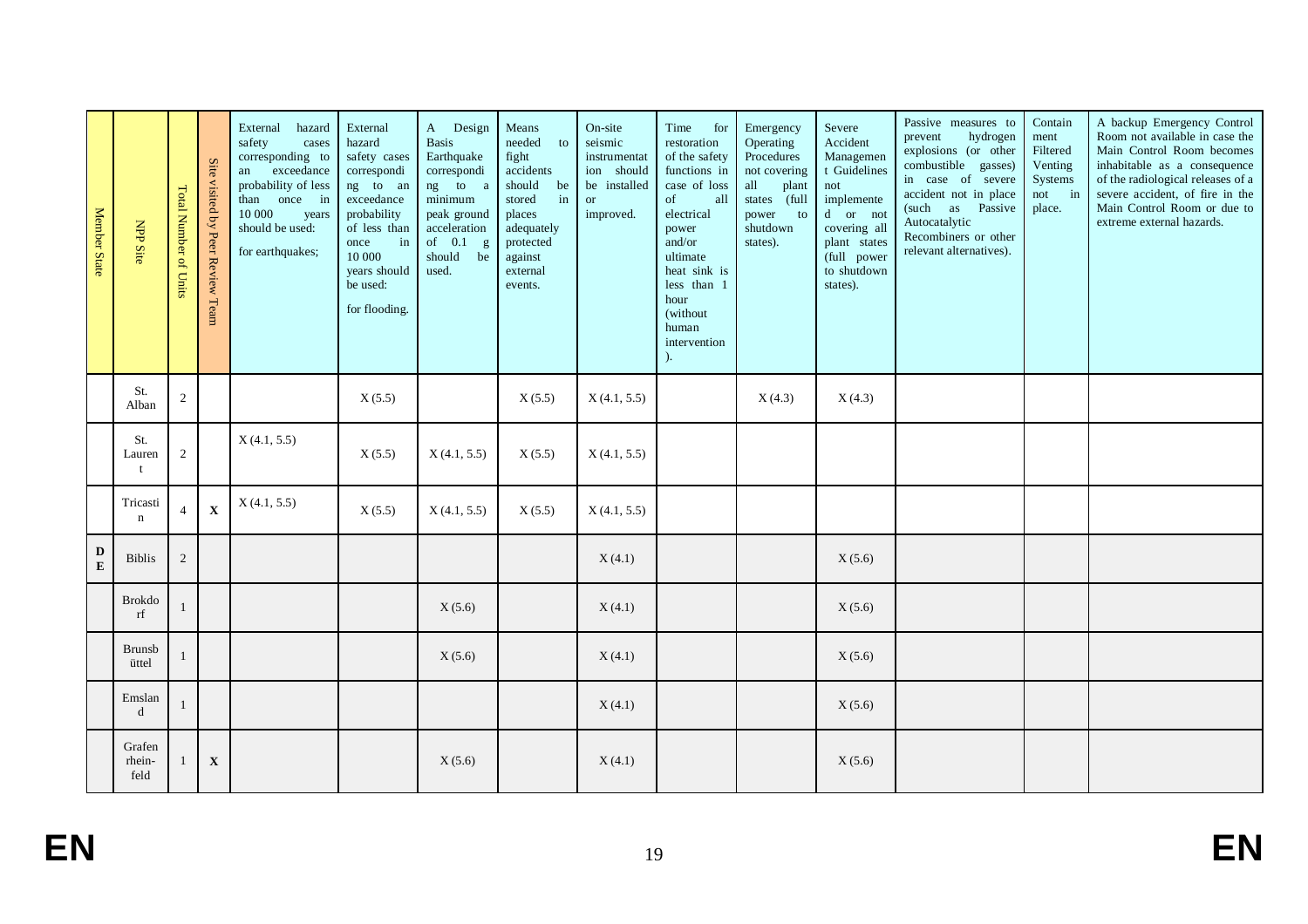| Member State               | NPP Site                | <b>Total Number of Units</b> | Site visited by Peer Review Team | External<br>hazard<br>safety<br>cases<br>corresponding to<br>exceedance<br>an<br>probability of less<br>once in<br>than<br>10 000<br>years<br>should be used:<br>for earthquakes; | External<br>hazard<br>safety cases<br>correspondi<br>ng to an<br>exceedance<br>probability<br>of less than<br>in<br>once<br>10 000<br>years should<br>be used:<br>for flooding. | A Design<br><b>Basis</b><br>Earthquake<br>correspondi<br>ng to a<br>minimum<br>peak ground<br>acceleration<br>of $0.1$<br>g<br>should<br>be<br>used. | Means<br>needed<br>to<br>fight<br>accidents<br>should<br>be<br>in<br>stored<br>places<br>adequately<br>protected<br>against<br>external<br>events. | On-site<br>seismic<br>instrumentat<br>ion should<br>be installed<br><b>or</b><br>improved. | Time<br>for<br>restoration<br>of the safety<br>functions in<br>case of loss<br>of<br>all<br>electrical<br>power<br>and/or<br>ultimate<br>heat sink is<br>less than 1<br>hour<br>(without<br>human<br>intervention<br>). | Emergency<br>Operating<br>Procedures<br>not covering<br>all<br>plant<br>states (full<br>$\mathbf{to}$<br>power<br>shutdown<br>states). | Severe<br>Accident<br>Managemen<br>t Guidelines<br>not<br>implemente<br>d or not<br>covering all<br>plant states<br>(full power<br>to shutdown<br>states). | Passive measures to<br>hydrogen<br>prevent<br>explosions (or other<br>combustible gasses)<br>in case of severe<br>accident not in place<br>(such as Passive<br>Autocatalytic<br>Recombiners or other<br>relevant alternatives). | Contain<br>ment<br>Filtered<br>Venting<br>Systems<br>not in<br>place. | A backup Emergency Control<br>Room not available in case the<br>Main Control Room becomes<br>inhabitable as a consequence<br>of the radiological releases of a<br>severe accident, of fire in the<br>Main Control Room or due to<br>extreme external hazards. |
|----------------------------|-------------------------|------------------------------|----------------------------------|-----------------------------------------------------------------------------------------------------------------------------------------------------------------------------------|---------------------------------------------------------------------------------------------------------------------------------------------------------------------------------|------------------------------------------------------------------------------------------------------------------------------------------------------|----------------------------------------------------------------------------------------------------------------------------------------------------|--------------------------------------------------------------------------------------------|-------------------------------------------------------------------------------------------------------------------------------------------------------------------------------------------------------------------------|----------------------------------------------------------------------------------------------------------------------------------------|------------------------------------------------------------------------------------------------------------------------------------------------------------|---------------------------------------------------------------------------------------------------------------------------------------------------------------------------------------------------------------------------------|-----------------------------------------------------------------------|---------------------------------------------------------------------------------------------------------------------------------------------------------------------------------------------------------------------------------------------------------------|
|                            | Grohnd<br>e             | $\mathbf{1}$                 |                                  |                                                                                                                                                                                   |                                                                                                                                                                                 | X(5.6)                                                                                                                                               |                                                                                                                                                    | X(4.1)                                                                                     |                                                                                                                                                                                                                         |                                                                                                                                        | X(5.6)                                                                                                                                                     |                                                                                                                                                                                                                                 |                                                                       |                                                                                                                                                                                                                                                               |
|                            | Gundre<br>m-<br>mingen  | $\sqrt{2}$                   | $\mathbf X$                      |                                                                                                                                                                                   |                                                                                                                                                                                 |                                                                                                                                                      |                                                                                                                                                    | X(4.1)                                                                                     |                                                                                                                                                                                                                         |                                                                                                                                        | X(5.6)                                                                                                                                                     |                                                                                                                                                                                                                                 |                                                                       |                                                                                                                                                                                                                                                               |
|                            | Isar                    | $\overline{c}$               |                                  |                                                                                                                                                                                   |                                                                                                                                                                                 | X(5.6)                                                                                                                                               |                                                                                                                                                    | X(4.1)                                                                                     |                                                                                                                                                                                                                         |                                                                                                                                        | X(5.6)                                                                                                                                                     |                                                                                                                                                                                                                                 |                                                                       |                                                                                                                                                                                                                                                               |
|                            | Krüm<br>mel             | $\mathbf{1}$                 |                                  |                                                                                                                                                                                   |                                                                                                                                                                                 | X(5.6)                                                                                                                                               |                                                                                                                                                    | X(4.1)                                                                                     |                                                                                                                                                                                                                         |                                                                                                                                        | X(5.6)                                                                                                                                                     |                                                                                                                                                                                                                                 |                                                                       |                                                                                                                                                                                                                                                               |
|                            | Neckar<br>west-<br>heim | $\sqrt{2}$                   |                                  |                                                                                                                                                                                   |                                                                                                                                                                                 |                                                                                                                                                      |                                                                                                                                                    | X(4.1)                                                                                     |                                                                                                                                                                                                                         |                                                                                                                                        | X(5.6)                                                                                                                                                     |                                                                                                                                                                                                                                 |                                                                       |                                                                                                                                                                                                                                                               |
|                            | Philipp<br>sburg        | $\overline{c}$               |                                  |                                                                                                                                                                                   |                                                                                                                                                                                 |                                                                                                                                                      |                                                                                                                                                    | X(4.1)                                                                                     |                                                                                                                                                                                                                         |                                                                                                                                        | X(5.6)                                                                                                                                                     |                                                                                                                                                                                                                                 |                                                                       |                                                                                                                                                                                                                                                               |
|                            | Unterw<br>eser          | $\mathbf{1}$                 |                                  |                                                                                                                                                                                   |                                                                                                                                                                                 | X(5.6)                                                                                                                                               |                                                                                                                                                    | X(4.1)                                                                                     |                                                                                                                                                                                                                         |                                                                                                                                        | X(5.6)                                                                                                                                                     |                                                                                                                                                                                                                                 |                                                                       |                                                                                                                                                                                                                                                               |
| $\mathbf H$<br>$\mathbf U$ | Paks                    | $\overline{4}$               | $\mathbf X$                      |                                                                                                                                                                                   |                                                                                                                                                                                 |                                                                                                                                                      |                                                                                                                                                    |                                                                                            |                                                                                                                                                                                                                         |                                                                                                                                        |                                                                                                                                                            |                                                                                                                                                                                                                                 | X(5.7)                                                                |                                                                                                                                                                                                                                                               |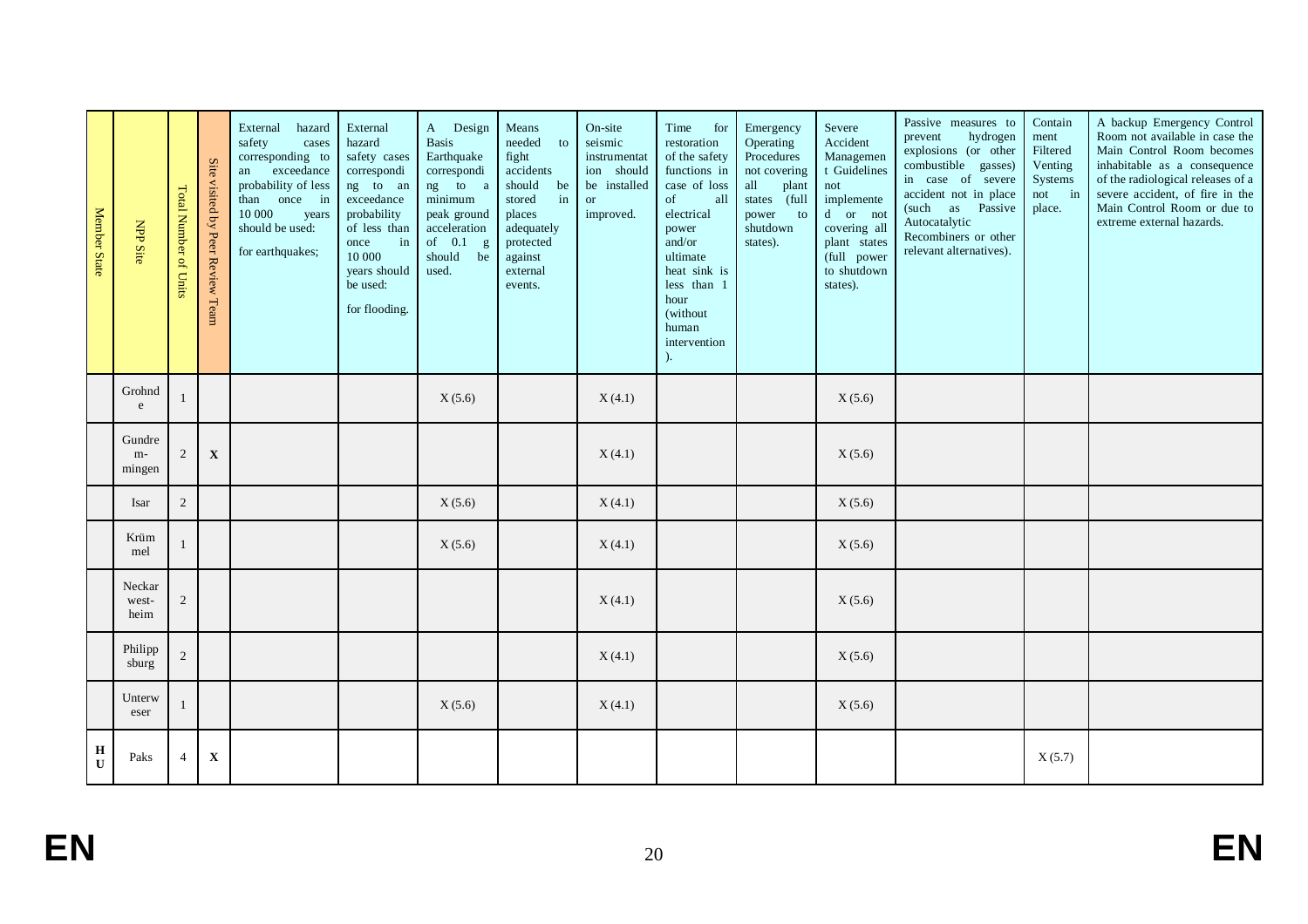| Member State             | NPP Site                                               | <b>Total Number of Units</b> | Site visited by Peer Review Team | External<br>hazard<br>safety<br>cases<br>corresponding to<br>exceedance<br>an<br>probability of less<br>once in<br>than<br>10 000<br>years<br>should be used:<br>for earthquakes; | External<br>hazard<br>safety cases<br>correspondi<br>ng to an<br>exceedance<br>probability<br>of less than<br>in<br>once<br>10 000<br>years should<br>be used:<br>for flooding. | A Design<br><b>Basis</b><br>Earthquake<br>correspondi<br>ng to<br>a<br>minimum<br>peak ground<br>acceleration<br>of $0.1$<br>g<br>should be<br>used. | Means<br>needed<br>to<br>fight<br>accidents<br>should<br>be<br>in<br>stored<br>places<br>adequately<br>protected<br>against<br>external<br>events. | On-site<br>seismic<br>instrumentat<br>ion should<br>be installed<br><b>or</b><br>improved. | Time<br>for<br>restoration<br>of the safety<br>functions in<br>case of loss<br>of<br>all<br>electrical<br>power<br>and/or<br>ultimate<br>heat sink is<br>less than 1<br>hour<br>(without<br>human<br>intervention | Emergency<br>Operating<br>Procedures<br>not covering<br>all<br>plant<br>states (full<br>to<br>power<br>shutdown<br>states). | Severe<br>Accident<br>Managemen<br>t Guidelines<br>not<br>implemente<br>d or not<br>covering all<br>plant states<br>(full power<br>to shutdown<br>states). | Passive measures to<br>hydrogen<br>prevent<br>explosions (or other<br>combustible gasses)<br>in case of severe<br>accident not in place<br>(such as Passive<br>Autocatalytic<br>Recombiners or other<br>relevant alternatives). | Contain<br>ment<br>Filtered<br>Venting<br>Systems<br>not in<br>place. | A backup Emergency Control<br>Room not available in case the<br>Main Control Room becomes<br>inhabitable as a consequence<br>of the radiological releases of a<br>severe accident, of fire in the<br>Main Control Room or due to<br>extreme external hazards. |
|--------------------------|--------------------------------------------------------|------------------------------|----------------------------------|-----------------------------------------------------------------------------------------------------------------------------------------------------------------------------------|---------------------------------------------------------------------------------------------------------------------------------------------------------------------------------|------------------------------------------------------------------------------------------------------------------------------------------------------|----------------------------------------------------------------------------------------------------------------------------------------------------|--------------------------------------------------------------------------------------------|-------------------------------------------------------------------------------------------------------------------------------------------------------------------------------------------------------------------|-----------------------------------------------------------------------------------------------------------------------------|------------------------------------------------------------------------------------------------------------------------------------------------------------|---------------------------------------------------------------------------------------------------------------------------------------------------------------------------------------------------------------------------------|-----------------------------------------------------------------------|---------------------------------------------------------------------------------------------------------------------------------------------------------------------------------------------------------------------------------------------------------------|
| L<br>$\mathbf T$         | Ignalin<br>a<br>(under<br>decom<br>mission<br>$-ning)$ | $\sqrt{2}$                   | $\mathbf X$                      |                                                                                                                                                                                   |                                                                                                                                                                                 |                                                                                                                                                      |                                                                                                                                                    | X(4.1)                                                                                     |                                                                                                                                                                                                                   |                                                                                                                             |                                                                                                                                                            |                                                                                                                                                                                                                                 |                                                                       |                                                                                                                                                                                                                                                               |
| ${\bf N}$<br>$\mathbf L$ | <b>Borssel</b><br>e                                    |                              | $\mathbf X$                      |                                                                                                                                                                                   | X(5.9)                                                                                                                                                                          | X(5.9)                                                                                                                                               | X(5.9)                                                                                                                                             |                                                                                            |                                                                                                                                                                                                                   |                                                                                                                             |                                                                                                                                                            |                                                                                                                                                                                                                                 |                                                                       |                                                                                                                                                                                                                                                               |
| $\bf R$<br>$\mathbf 0$   | Cernav<br>odă                                          | 2                            | $\mathbf X$                      | X(5.10)                                                                                                                                                                           |                                                                                                                                                                                 |                                                                                                                                                      |                                                                                                                                                    |                                                                                            |                                                                                                                                                                                                                   | X(5.10)                                                                                                                     | X(5.10)                                                                                                                                                    | X(5.10)                                                                                                                                                                                                                         | X(5.10)                                                               |                                                                                                                                                                                                                                                               |
| ${\bf S}$<br>$\mathbf K$ | Bohuni<br>ce                                           | $\sqrt{2}$                   |                                  |                                                                                                                                                                                   |                                                                                                                                                                                 |                                                                                                                                                      | X(5.11)                                                                                                                                            | X(4.1)                                                                                     |                                                                                                                                                                                                                   |                                                                                                                             | X(5.11)                                                                                                                                                    | X(5.11)                                                                                                                                                                                                                         | X(5.11)                                                               |                                                                                                                                                                                                                                                               |
|                          | Mocho<br>vce                                           | $\overline{c}$               | $\mathbf X$                      |                                                                                                                                                                                   |                                                                                                                                                                                 |                                                                                                                                                      | X(5.11)                                                                                                                                            | X(4.1)                                                                                     |                                                                                                                                                                                                                   |                                                                                                                             | X(5.11)                                                                                                                                                    | X(5.11)                                                                                                                                                                                                                         | X(5.11)                                                               |                                                                                                                                                                                                                                                               |
| ${\bf S}$<br>$\bf{I}$    | Krško                                                  |                              | $\mathbf X$                      |                                                                                                                                                                                   |                                                                                                                                                                                 |                                                                                                                                                      |                                                                                                                                                    |                                                                                            |                                                                                                                                                                                                                   |                                                                                                                             |                                                                                                                                                            |                                                                                                                                                                                                                                 |                                                                       |                                                                                                                                                                                                                                                               |
| ${\bf E}$<br>${\bf S}$   | Almara<br>$\mathbf{Z}$                                 | $\sqrt{2}$                   | $\mathbf X$                      |                                                                                                                                                                                   |                                                                                                                                                                                 |                                                                                                                                                      |                                                                                                                                                    | X(4.1)                                                                                     |                                                                                                                                                                                                                   |                                                                                                                             |                                                                                                                                                            | X(4.3)                                                                                                                                                                                                                          | X(5.13)                                                               | X(5.13)                                                                                                                                                                                                                                                       |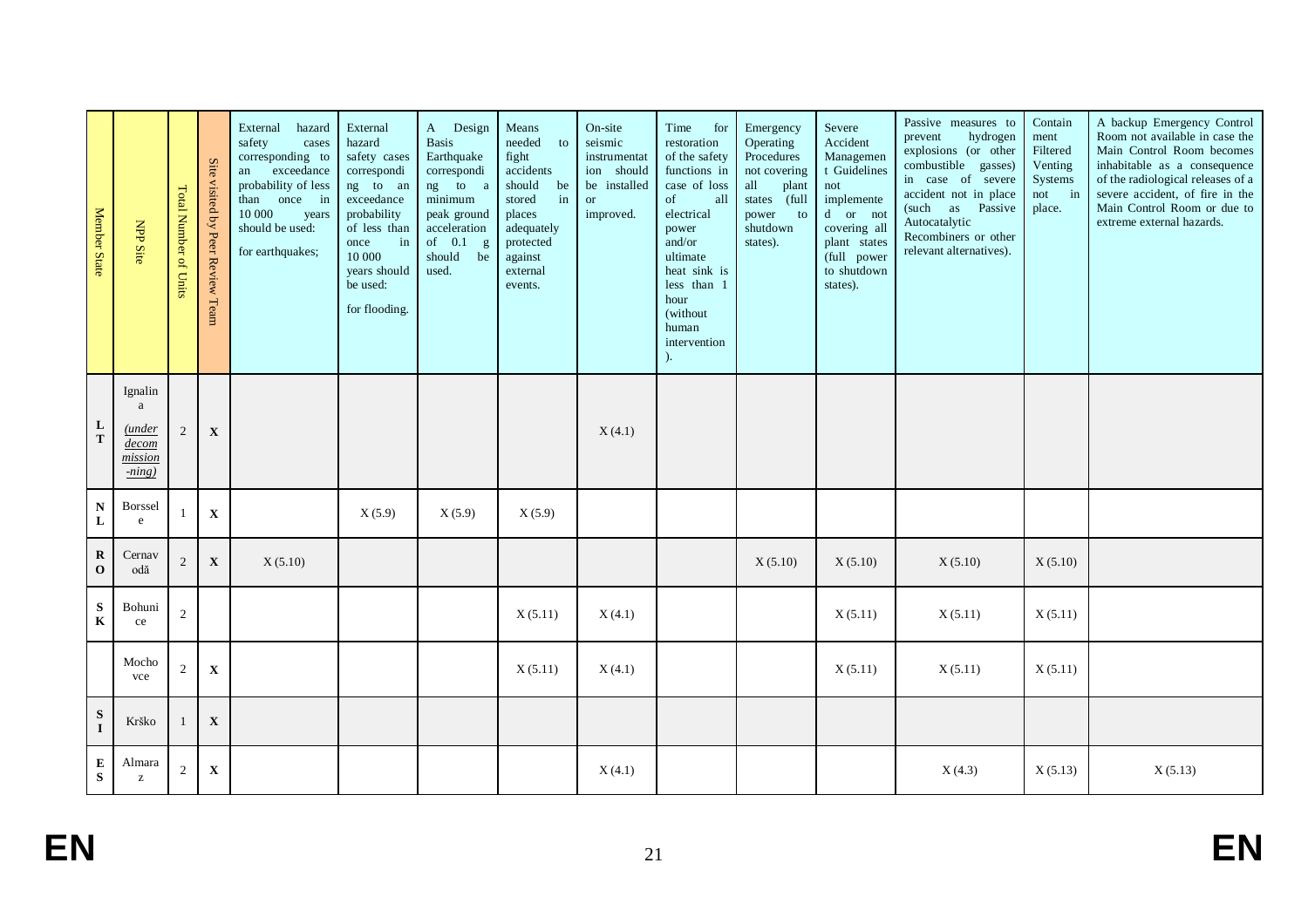| Member State           | <b>NPP Site</b>                | Total Number of Units | Site visited by Peer Review Team | External hazard<br>safety<br>cases<br>corresponding to<br>exceedance<br>an<br>probability of less<br>once in<br>than<br>10 000<br>years<br>should be used:<br>for earthquakes; | External<br>hazard<br>safety cases<br>correspondi<br>ng to an<br>exceedance<br>probability<br>of less than<br>in<br>once<br>10 000<br>years should<br>be used:<br>for flooding. | A Design<br><b>Basis</b><br>Earthquake<br>correspondi<br>ng to a<br>minimum<br>peak ground<br>acceleration<br>of $0.1$<br>$\mathbf{g}$<br>should<br>be<br>used. | Means<br>needed<br>to<br>fight<br>accidents<br>should<br>be<br>stored<br>in<br>places<br>adequately<br>protected<br>against<br>external<br>events. | On-site<br>seismic<br>instrumentat<br>ion should<br>be installed<br><b>or</b><br>improved. | Time<br>for<br>restoration<br>of the safety<br>functions in<br>case of loss<br>of<br>all<br>electrical<br>power<br>and/or<br>ultimate<br>heat sink is<br>less than 1<br>hour<br>(without<br>human<br>intervention<br>). | Emergency<br>Operating<br>Procedures<br>not covering<br>all<br>plant<br>states (full<br>to<br>power<br>shutdown<br>states). | Severe<br>Accident<br>Managemen<br>t Guidelines<br>not<br>implemente<br>d or not<br>covering all<br>plant states<br>(full power<br>to shutdown<br>states). | Passive measures to<br>hydrogen<br>prevent<br>explosions (or other<br>combustible gasses)<br>in case of severe<br>accident not in place<br>(such as Passive<br>Autocatalytic<br>Recombiners or other<br>relevant alternatives). | Contain<br>ment<br>Filtered<br>Venting<br>Systems<br>not in<br>place. | A backup Emergency Control<br>Room not available in case the<br>Main Control Room becomes<br>inhabitable as a consequence<br>of the radiological releases of a<br>severe accident, of fire in the<br>Main Control Room or due to<br>extreme external hazards. |
|------------------------|--------------------------------|-----------------------|----------------------------------|--------------------------------------------------------------------------------------------------------------------------------------------------------------------------------|---------------------------------------------------------------------------------------------------------------------------------------------------------------------------------|-----------------------------------------------------------------------------------------------------------------------------------------------------------------|----------------------------------------------------------------------------------------------------------------------------------------------------|--------------------------------------------------------------------------------------------|-------------------------------------------------------------------------------------------------------------------------------------------------------------------------------------------------------------------------|-----------------------------------------------------------------------------------------------------------------------------|------------------------------------------------------------------------------------------------------------------------------------------------------------|---------------------------------------------------------------------------------------------------------------------------------------------------------------------------------------------------------------------------------|-----------------------------------------------------------------------|---------------------------------------------------------------------------------------------------------------------------------------------------------------------------------------------------------------------------------------------------------------|
|                        | Asco                           | $\overline{c}$        |                                  |                                                                                                                                                                                |                                                                                                                                                                                 |                                                                                                                                                                 |                                                                                                                                                    | X(4.1)                                                                                     |                                                                                                                                                                                                                         |                                                                                                                             |                                                                                                                                                            | X(4.3)                                                                                                                                                                                                                          | X(5.13)                                                               | X(5.13)                                                                                                                                                                                                                                                       |
|                        | Cofrent<br>es                  |                       |                                  |                                                                                                                                                                                |                                                                                                                                                                                 |                                                                                                                                                                 |                                                                                                                                                    | X(4.1)                                                                                     |                                                                                                                                                                                                                         |                                                                                                                             |                                                                                                                                                            | X(4.3)                                                                                                                                                                                                                          | X(5.13)                                                               | X(5.13)                                                                                                                                                                                                                                                       |
|                        | Santa<br>María<br>de<br>Garoña | $\mathbf{1}$          |                                  |                                                                                                                                                                                |                                                                                                                                                                                 |                                                                                                                                                                 |                                                                                                                                                    | X(4.1)                                                                                     |                                                                                                                                                                                                                         |                                                                                                                             |                                                                                                                                                            | X(4.3)                                                                                                                                                                                                                          | X(5.13)                                                               | X(5.13)                                                                                                                                                                                                                                                       |
|                        | Trillo                         | $\overline{1}$        | $\mathbf X$                      |                                                                                                                                                                                |                                                                                                                                                                                 |                                                                                                                                                                 |                                                                                                                                                    | X(4.1)                                                                                     |                                                                                                                                                                                                                         | X(5.13)                                                                                                                     | X(5.13)                                                                                                                                                    |                                                                                                                                                                                                                                 | X(5.13)                                                               | X(5.13)                                                                                                                                                                                                                                                       |
|                        | Vandel<br>lòs                  | $\mathbf{1}$          |                                  |                                                                                                                                                                                |                                                                                                                                                                                 |                                                                                                                                                                 |                                                                                                                                                    | X(4.1)                                                                                     |                                                                                                                                                                                                                         |                                                                                                                             |                                                                                                                                                            | X(4.3)                                                                                                                                                                                                                          | X(5.13)                                                               | X(5.13)                                                                                                                                                                                                                                                       |
| ${\bf S}$<br>${\bf E}$ | Forsma<br>rk                   | 3                     | $\mathbf X$                      |                                                                                                                                                                                |                                                                                                                                                                                 |                                                                                                                                                                 | X(5.14)                                                                                                                                            | X(4.1)                                                                                     | X(4.2)                                                                                                                                                                                                                  |                                                                                                                             |                                                                                                                                                            |                                                                                                                                                                                                                                 |                                                                       |                                                                                                                                                                                                                                                               |
|                        | Oskars<br>hamn                 | $\overline{3}$        |                                  |                                                                                                                                                                                |                                                                                                                                                                                 |                                                                                                                                                                 | X(5.14)                                                                                                                                            |                                                                                            |                                                                                                                                                                                                                         |                                                                                                                             |                                                                                                                                                            |                                                                                                                                                                                                                                 |                                                                       |                                                                                                                                                                                                                                                               |
|                        | Ringha<br>$\lg$                | $\overline{4}$        | $\mathbf X$                      |                                                                                                                                                                                |                                                                                                                                                                                 |                                                                                                                                                                 | X(5.14)                                                                                                                                            | X(4.1)                                                                                     |                                                                                                                                                                                                                         |                                                                                                                             |                                                                                                                                                            |                                                                                                                                                                                                                                 |                                                                       |                                                                                                                                                                                                                                                               |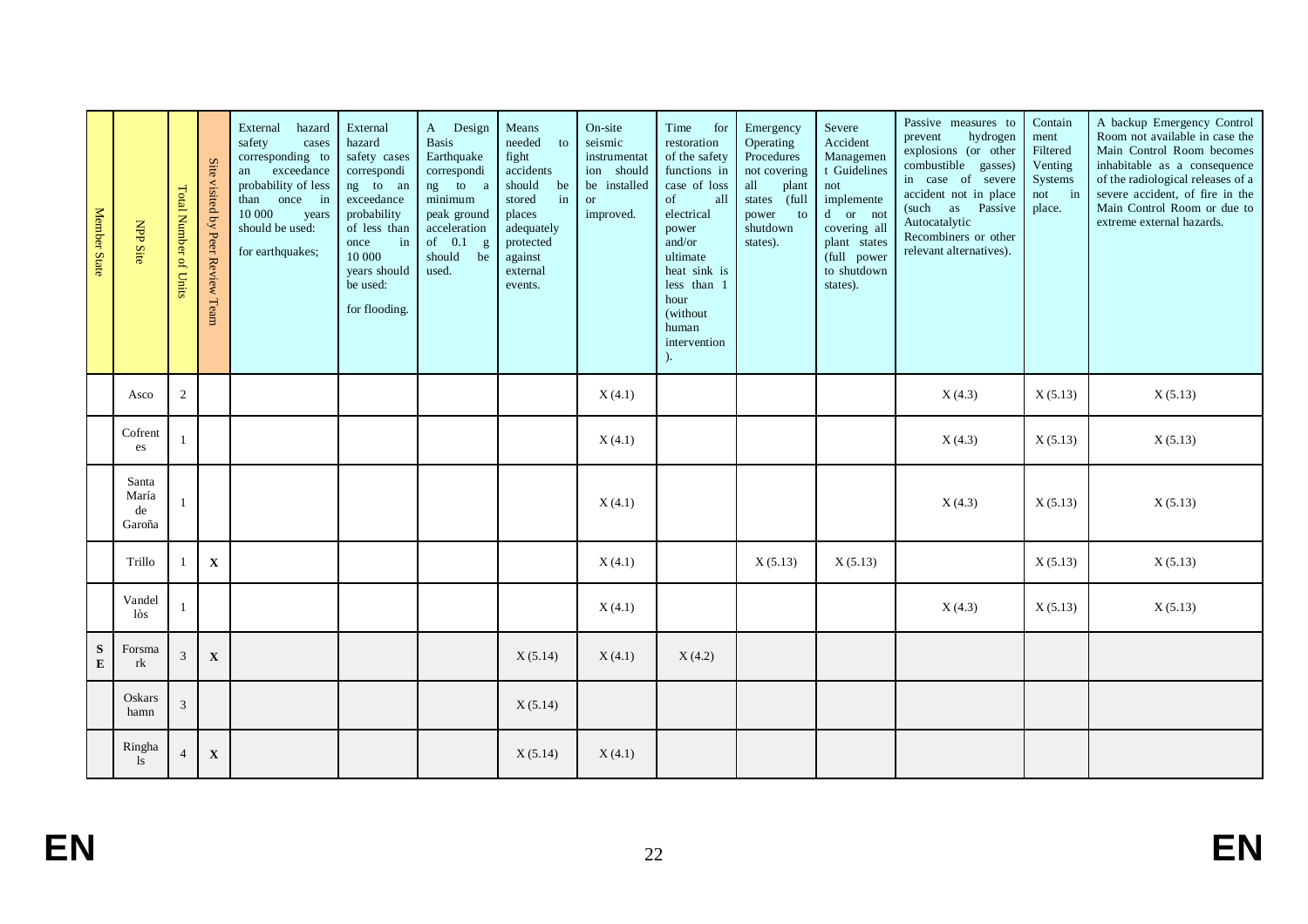| Member State               | <b>NPP Site</b>          | <b>Total Number of Units</b> | Site<br>visited by Peer Review Team | External<br>hazard<br>safety<br>cases<br>corresponding to<br>exceedance<br>an<br>probability of less<br>once in<br>than<br>10 000<br>years<br>should be used:<br>for earthquakes; | External<br>hazard<br>safety cases<br>correspondi<br>ng to an<br>exceedance<br>probability<br>of less than<br>in<br>once<br>10 000<br>years should<br>be used:<br>for flooding. | A Design<br><b>Basis</b><br>Earthquake<br>correspondi<br>ng to a<br>minimum<br>peak ground<br>acceleration<br>of $0.1$ g<br>should be<br>used. | Means<br>needed<br>to<br>fight<br>accidents<br>should<br>be<br>in<br>stored<br>places<br>adequately<br>protected<br>against<br>external<br>events. | On-site<br>seismic<br>instrumentat<br>ion should<br>be installed<br><b>or</b><br>improved. | Time<br>for<br>restoration<br>of the safety<br>functions in<br>case of loss<br>of<br>all<br>electrical<br>power<br>and/or<br>ultimate<br>heat sink is<br>less than 1<br>hour<br>(without<br>human<br>intervention<br>$\lambda$ | Emergency<br>Operating<br>Procedures<br>not covering<br>all<br>plant<br>states (full<br>$\overline{\ }$ to<br>power<br>shutdown<br>states). | Severe<br>Accident<br>Managemen<br>t Guidelines<br>not<br>implemente<br>d or not<br>covering all<br>plant states<br>(full power<br>to shutdown<br>states). | Passive measures to<br>hydrogen<br>prevent<br>explosions (or other<br>combustible gasses)<br>in case of severe<br>accident not in place<br>(such as Passive<br>Autocatalytic<br>Recombiners or other<br>relevant alternatives). | Contain<br>ment<br>Filtered<br>Venting<br>Systems<br>not in<br>place. | A backup Emergency Control<br>Room not available in case the<br>Main Control Room becomes<br>inhabitable as a consequence<br>of the radiological releases of a<br>severe accident, of fire in the<br>Main Control Room or due to<br>extreme external hazards. |
|----------------------------|--------------------------|------------------------------|-------------------------------------|-----------------------------------------------------------------------------------------------------------------------------------------------------------------------------------|---------------------------------------------------------------------------------------------------------------------------------------------------------------------------------|------------------------------------------------------------------------------------------------------------------------------------------------|----------------------------------------------------------------------------------------------------------------------------------------------------|--------------------------------------------------------------------------------------------|--------------------------------------------------------------------------------------------------------------------------------------------------------------------------------------------------------------------------------|---------------------------------------------------------------------------------------------------------------------------------------------|------------------------------------------------------------------------------------------------------------------------------------------------------------|---------------------------------------------------------------------------------------------------------------------------------------------------------------------------------------------------------------------------------|-----------------------------------------------------------------------|---------------------------------------------------------------------------------------------------------------------------------------------------------------------------------------------------------------------------------------------------------------|
| $\mathbf U$<br>$\mathbf K$ | Dunge<br>ness B          | 2                            |                                     |                                                                                                                                                                                   |                                                                                                                                                                                 |                                                                                                                                                |                                                                                                                                                    | X(4.1)                                                                                     |                                                                                                                                                                                                                                | X(5.15)                                                                                                                                     | X(5.15)                                                                                                                                                    | X(5.15)                                                                                                                                                                                                                         |                                                                       | X(5.15)                                                                                                                                                                                                                                                       |
|                            | Hartlep<br>ool           | $\sqrt{2}$                   |                                     |                                                                                                                                                                                   |                                                                                                                                                                                 |                                                                                                                                                |                                                                                                                                                    | X(4.1)                                                                                     |                                                                                                                                                                                                                                | X(5.15)                                                                                                                                     | X(5.15)                                                                                                                                                    | X(5.15)                                                                                                                                                                                                                         |                                                                       | X(5.15)                                                                                                                                                                                                                                                       |
|                            | Heysha<br>m <sub>1</sub> | $\mathbf{2}$                 |                                     |                                                                                                                                                                                   |                                                                                                                                                                                 |                                                                                                                                                |                                                                                                                                                    | X(4.1)                                                                                     |                                                                                                                                                                                                                                | X(5.15)                                                                                                                                     | X(5.15)                                                                                                                                                    | X(5.15)                                                                                                                                                                                                                         |                                                                       | X(5.15)                                                                                                                                                                                                                                                       |
|                            | Heysha<br>m <sub>2</sub> | $\overline{2}$               | $\mathbf X$                         |                                                                                                                                                                                   |                                                                                                                                                                                 |                                                                                                                                                |                                                                                                                                                    | X(4.1)                                                                                     |                                                                                                                                                                                                                                | X(5.15)                                                                                                                                     | X(5.15)                                                                                                                                                    | X(5.15)                                                                                                                                                                                                                         |                                                                       |                                                                                                                                                                                                                                                               |
|                            | Hinkle<br>y Point<br>B   | 2                            |                                     |                                                                                                                                                                                   |                                                                                                                                                                                 |                                                                                                                                                |                                                                                                                                                    | X(4.1)                                                                                     |                                                                                                                                                                                                                                | X(5.15)                                                                                                                                     | X(5.15)                                                                                                                                                    | X(5.15)                                                                                                                                                                                                                         |                                                                       | X(5.15)                                                                                                                                                                                                                                                       |
|                            | Hunter<br>ston B         | $\mathbf{2}$                 |                                     |                                                                                                                                                                                   |                                                                                                                                                                                 |                                                                                                                                                |                                                                                                                                                    | X(4.1)                                                                                     |                                                                                                                                                                                                                                | X(5.15)                                                                                                                                     | X(5.15)                                                                                                                                                    | X(5.15)                                                                                                                                                                                                                         |                                                                       | X(5.15)                                                                                                                                                                                                                                                       |
|                            | Oldbur<br>y              | 2                            |                                     |                                                                                                                                                                                   |                                                                                                                                                                                 |                                                                                                                                                |                                                                                                                                                    |                                                                                            |                                                                                                                                                                                                                                | X(5.15)                                                                                                                                     | X(5.15)                                                                                                                                                    | X(5.15)                                                                                                                                                                                                                         |                                                                       | X(5.15)                                                                                                                                                                                                                                                       |
|                            | Sizewe<br>II B           |                              | $\mathbf X$                         |                                                                                                                                                                                   |                                                                                                                                                                                 |                                                                                                                                                |                                                                                                                                                    |                                                                                            |                                                                                                                                                                                                                                |                                                                                                                                             | X(5.15)                                                                                                                                                    | X(4.3, 5.15)                                                                                                                                                                                                                    | X(5.15)                                                               |                                                                                                                                                                                                                                                               |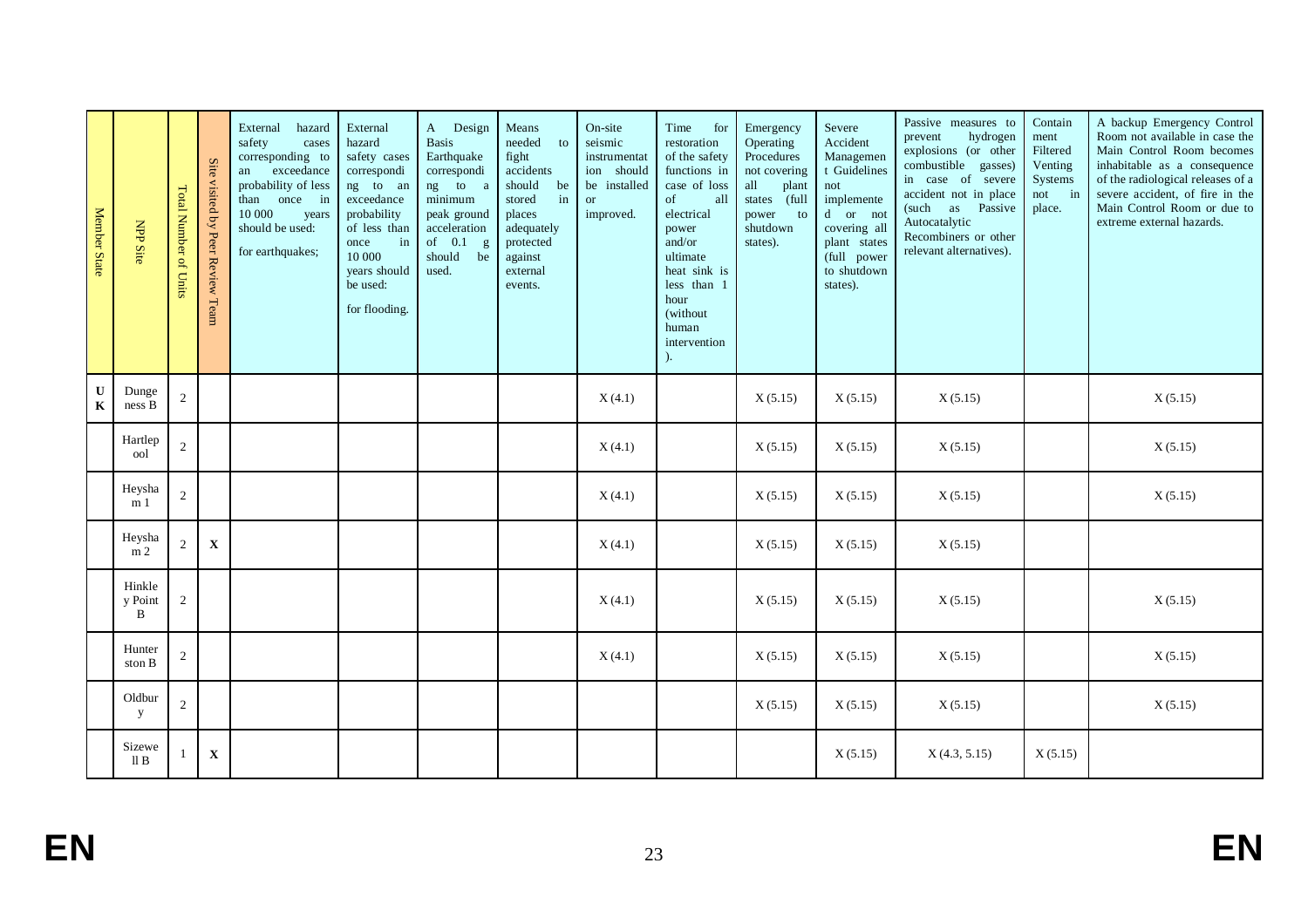| <b>Member</b><br><b>State</b> | $\overline{\text{d}}$<br>Site | Total<br><b>Number</b><br>$\mathfrak{g}$<br><b>Units</b> | <b>Site</b><br>visited<br>$\overline{a}$<br>Peer Review<br>Team | External<br>hazard<br>safety<br>cases<br>corresponding to<br>exceedance<br>an<br>probability of less<br>once in<br>than<br>10 000<br>years<br>should be used:<br>for earthquakes; | External<br>hazard<br>safety cases<br>correspondi<br>ng to an<br>exceedance<br>probability<br>of less than<br>in<br>once<br>10 000<br>years should<br>be used:<br>for flooding. | Design<br>A<br><b>Basis</b><br>Earthquake<br>correspondi<br>to<br>ng<br>a<br>minimum<br>peak ground<br>acceleration<br>of $0.1$<br>$\mathbf{g}$<br>should<br>be<br>used. | Means<br>needed<br>to<br>fight<br>accidents<br>should<br>be<br>stored<br>in<br>places<br>adequately<br>protected<br>against<br>external<br>events. | On-site<br>seismic<br>instrumentat<br>ion should<br>be installed<br><sub>or</sub><br>improved. | Time<br>for<br>restoration<br>of the safety<br>functions in<br>case of loss<br>all<br>of<br>electrical<br>power<br>and/or<br>ultimate<br>heat sink is<br>less than 1<br>hour<br>(without)<br>human<br>intervention | Emergency<br>Operating<br>Procedures<br>not covering<br>all<br>plant<br>full<br>states<br>power<br>to<br>shutdown<br>states). | Severe<br>Accident<br>Managemen<br>t Guidelines<br>not<br>implemente<br>d<br>or not<br>covering all<br>plant states<br>full<br>power<br>to shutdown<br>states). | Passive measures to<br>hydrogen<br>prevent<br>explosions (or other<br>combustible<br>gasses)<br>in case of severe<br>accident not in place<br>Passive<br>(such as<br>Autocatalytic<br>Recombiners or other<br>relevant alternatives). | Contain<br>ment<br>Filtered<br>Venting<br>Systems<br>not in<br>place. | A backup Emergency Control<br>Room not available in case the<br>Main Control Room becomes<br>inhabitable as a consequence<br>of the radiological releases of a<br>severe accident, of fire in the<br>Main Control Room or due to<br>extreme external hazards. |
|-------------------------------|-------------------------------|----------------------------------------------------------|-----------------------------------------------------------------|-----------------------------------------------------------------------------------------------------------------------------------------------------------------------------------|---------------------------------------------------------------------------------------------------------------------------------------------------------------------------------|--------------------------------------------------------------------------------------------------------------------------------------------------------------------------|----------------------------------------------------------------------------------------------------------------------------------------------------|------------------------------------------------------------------------------------------------|--------------------------------------------------------------------------------------------------------------------------------------------------------------------------------------------------------------------|-------------------------------------------------------------------------------------------------------------------------------|-----------------------------------------------------------------------------------------------------------------------------------------------------------------|---------------------------------------------------------------------------------------------------------------------------------------------------------------------------------------------------------------------------------------|-----------------------------------------------------------------------|---------------------------------------------------------------------------------------------------------------------------------------------------------------------------------------------------------------------------------------------------------------|
|                               | Tornes<br>-S                  | $\overline{2}$                                           |                                                                 |                                                                                                                                                                                   |                                                                                                                                                                                 |                                                                                                                                                                          |                                                                                                                                                    |                                                                                                |                                                                                                                                                                                                                    | X(5.15)                                                                                                                       | X(5.15)                                                                                                                                                         | X(5.15)                                                                                                                                                                                                                               |                                                                       |                                                                                                                                                                                                                                                               |
|                               | Wylfa                         | $\overline{c}$                                           |                                                                 |                                                                                                                                                                                   |                                                                                                                                                                                 |                                                                                                                                                                          |                                                                                                                                                    |                                                                                                |                                                                                                                                                                                                                    | X(5.15)                                                                                                                       | X(5.15)                                                                                                                                                         | X(5.15)                                                                                                                                                                                                                               |                                                                       | X(5.15)                                                                                                                                                                                                                                                       |